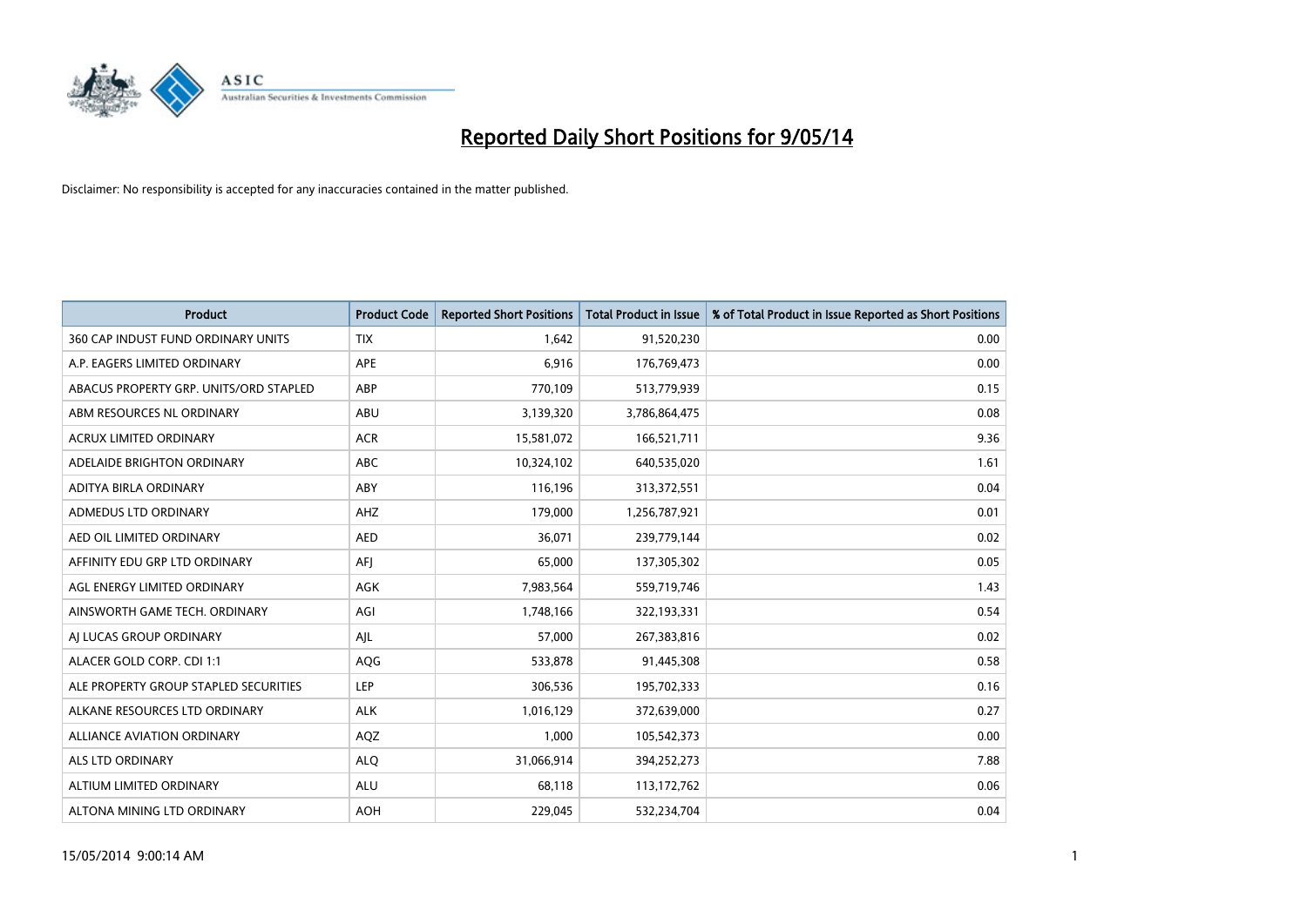

| <b>Product</b>                          | <b>Product Code</b> | <b>Reported Short Positions</b> | <b>Total Product in Issue</b> | % of Total Product in Issue Reported as Short Positions |
|-----------------------------------------|---------------------|---------------------------------|-------------------------------|---------------------------------------------------------|
| ALUMINA LIMITED ORDINARY                | <b>AWC</b>          | 79,196,377                      | 2,806,225,615                 | 2.82                                                    |
| AMCOM TELECOMM. ORDINARY                | AMM                 | 1,145,413                       | 245,322,894                   | 0.47                                                    |
| AMCOR LIMITED ORDINARY                  | AMC                 | 3,772,322                       | 1,206,684,923                 | 0.31                                                    |
| AMP CAPITAL CHINA ORDINARY UNITS        | AGF                 | 10,042,208                      | 374,593,484                   | 2.68                                                    |
| AMP LIMITED ORDINARY                    | AMP                 | 43,545,108                      | 2,957,737,964                 | 1.47                                                    |
| ANSELL LIMITED ORDINARY                 | <b>ANN</b>          | 4,728,404                       | 152,937,881                   | 3.09                                                    |
| ANTARES ENERGY LTD ORDINARY             | <b>AZZ</b>          | 513,072                         | 255,000,000                   | 0.20                                                    |
| ANZ BANKING GRP LTD ORDINARY            | ANZ                 | 8,755,746                       | 2,744,118,670                 | 0.32                                                    |
| APA GROUP STAPLED SECURITIES            | APA                 | 21,627,804                      | 835,750,807                   | 2.59                                                    |
| APN NEWS & MEDIA ORDINARY               | <b>APN</b>          | 1,155,683                       | 1,029,041,356                 | 0.11                                                    |
| AQUARIUS PLATINUM. ORDINARY             | AQP                 | 10,748,000                      | 488,103,453                   | 2.20                                                    |
| AQUILA RESOURCES ORDINARY               | <b>AQA</b>          | 7,371,702                       | 411,804,442                   | 1.79                                                    |
| ARAFURA RESOURCE LTD ORDINARY           | <b>ARU</b>          | $\overline{2}$                  | 441,270,644                   | 0.00                                                    |
| ARB CORPORATION ORDINARY                | ARP                 | 1,619,866                       | 72,493,302                    | 2.23                                                    |
| ARDENT LEISURE GROUP STAPLED SECURITIES | AAD                 | 3,283,062                       | 405,055,708                   | 0.81                                                    |
| ARENA REIT. ORDINARY UNITS              | <b>ARF</b>          | 33,164                          | 211,495,653                   | 0.02                                                    |
| ARISTOCRAT LEISURE ORDINARY             | ALL                 | 8,264,827                       | 551,418,047                   | 1.50                                                    |
| ARRIUM LTD ORDINARY                     | ARI                 | 30,497,003                      | 1,366,183,142                 | 2.23                                                    |
| ASCIANO LIMITED ORDINARY                | <b>AIO</b>          | 9,326,973                       | 975,385,664                   | 0.96                                                    |
| ASG GROUP LIMITED ORDINARY              | ASZ                 | 568,838                         | 206,720,839                   | 0.28                                                    |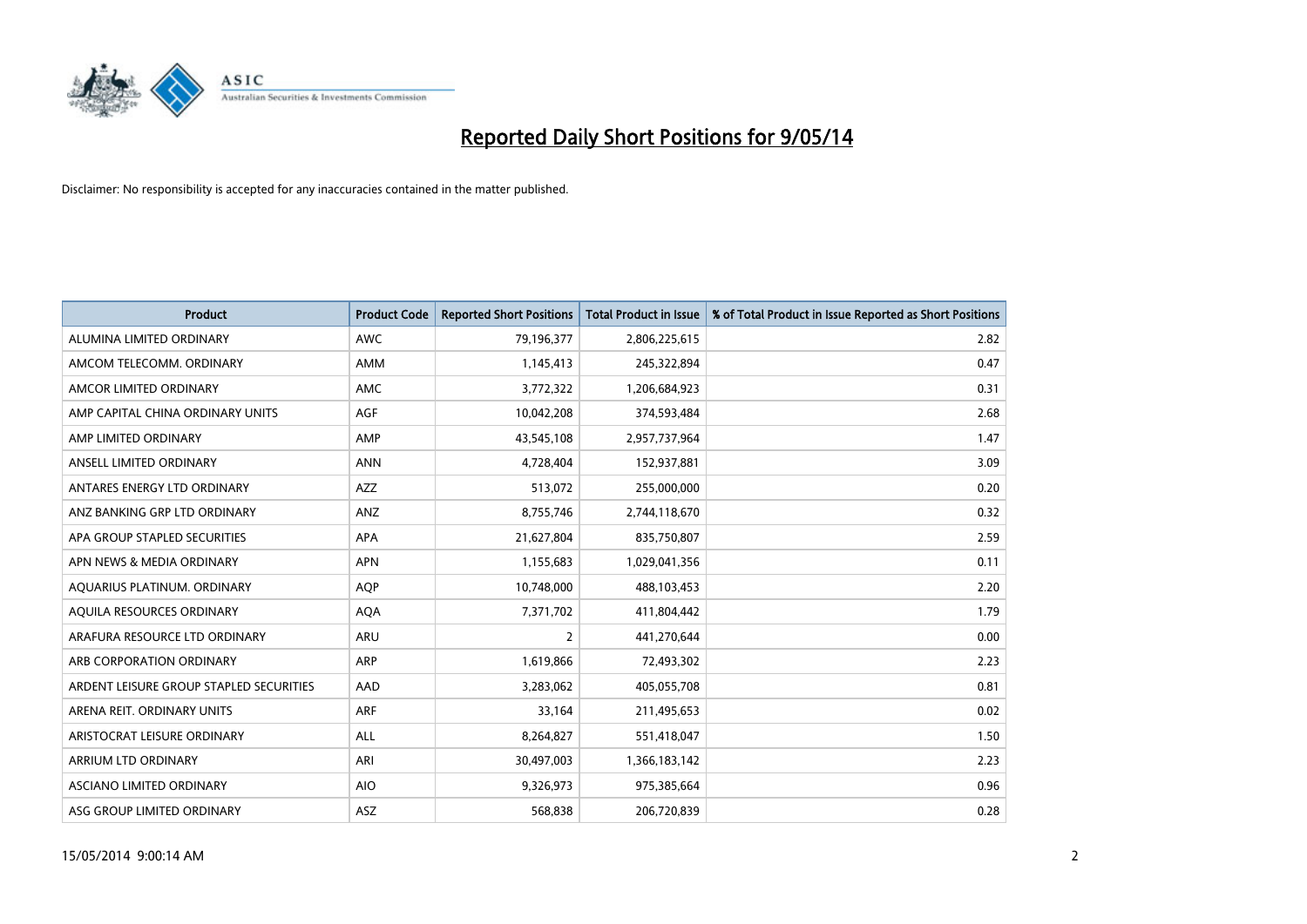

| <b>Product</b>                            | <b>Product Code</b> | <b>Reported Short Positions</b> | <b>Total Product in Issue</b> | % of Total Product in Issue Reported as Short Positions |
|-------------------------------------------|---------------------|---------------------------------|-------------------------------|---------------------------------------------------------|
| ASPEN GROUP ORD/UNITS STAPLED             | <b>APZ</b>          | 31,122                          | 119,966,567                   | 0.03                                                    |
| ASTRO JAP PROP GROUP STAPLED US PROHIBIT. | AJA                 | 51,679                          | 67,211,752                    | 0.08                                                    |
| ASX LIMITED ORDINARY                      | ASX                 | 5,041,923                       | 193,595,162                   | 2.60                                                    |
| ATLAS IRON LIMITED ORDINARY               | <b>AGO</b>          | 104,213,911                     | 915,496,158                   | 11.38                                                   |
| ATRUM COAL NL ORDINARY                    | ATU                 | 18,329                          | 76,305,842                    | 0.02                                                    |
| AUCKLAND INTERNATION ORDINARY             | <b>AIA</b>          | 148,508                         | 1,190,484,097                 | 0.01                                                    |
| AURIZON HOLDINGS LTD ORDINARY             | AZJ                 | 52,833,357                      | 2,137,284,503                 | 2.47                                                    |
| <b>AURORA OIL &amp; GAS ORDINARY</b>      | <b>AUT</b>          | 1,463,894                       | 448,785,778                   | 0.33                                                    |
| AUSDRILL LIMITED ORDINARY                 | ASL                 | 27,481,758                      | 312,277,224                   | 8.80                                                    |
| AUSENCO LIMITED ORDINARY                  | AAX                 | 4,298,427                       | 168,449,799                   | 2.55                                                    |
| AUSTAL LIMITED ORDINARY                   | ASB                 | 310,668                         | 346, 379, 377                 | 0.09                                                    |
| AUSTBROKERS HOLDINGS ORDINARY             | <b>AUB</b>          | 11,500                          | 59,955,596                    | 0.02                                                    |
| AUSTIN ENGINEERING ORDINARY               | ANG                 | 1,030,477                       | 84,274,004                    | 1.22                                                    |
| AUSTRALAND PROPERTY STAPLED SECURITY      | <b>ALZ</b>          | 686,044                         | 578,984,528                   | 0.12                                                    |
| AUSTRALIAN AGRICULT. ORDINARY             | AAC                 | 3,107,853                       | 532,442,368                   | 0.58                                                    |
| AUSTRALIAN EDUCATION UNITS                | <b>AEU</b>          | 13                              | 205,069,661                   | 0.00                                                    |
| AUSTRALIAN INFR LTD ORDINARY              | <b>AIX</b>          | 14,364                          | 620,733,944                   | 0.00                                                    |
| AUSTRALIAN PHARM, ORDINARY                | API                 | 11,345,600                      | 488,115,883                   | 2.32                                                    |
| AUTOMOTIVE HOLDINGS ORDINARY              | AHE                 | 349,391                         | 297,828,966                   | 0.12                                                    |
| AVEO GROUP STAPLED SECURITIES             | AOG                 | 11,605,631                      | 500,111,460                   | 2.32                                                    |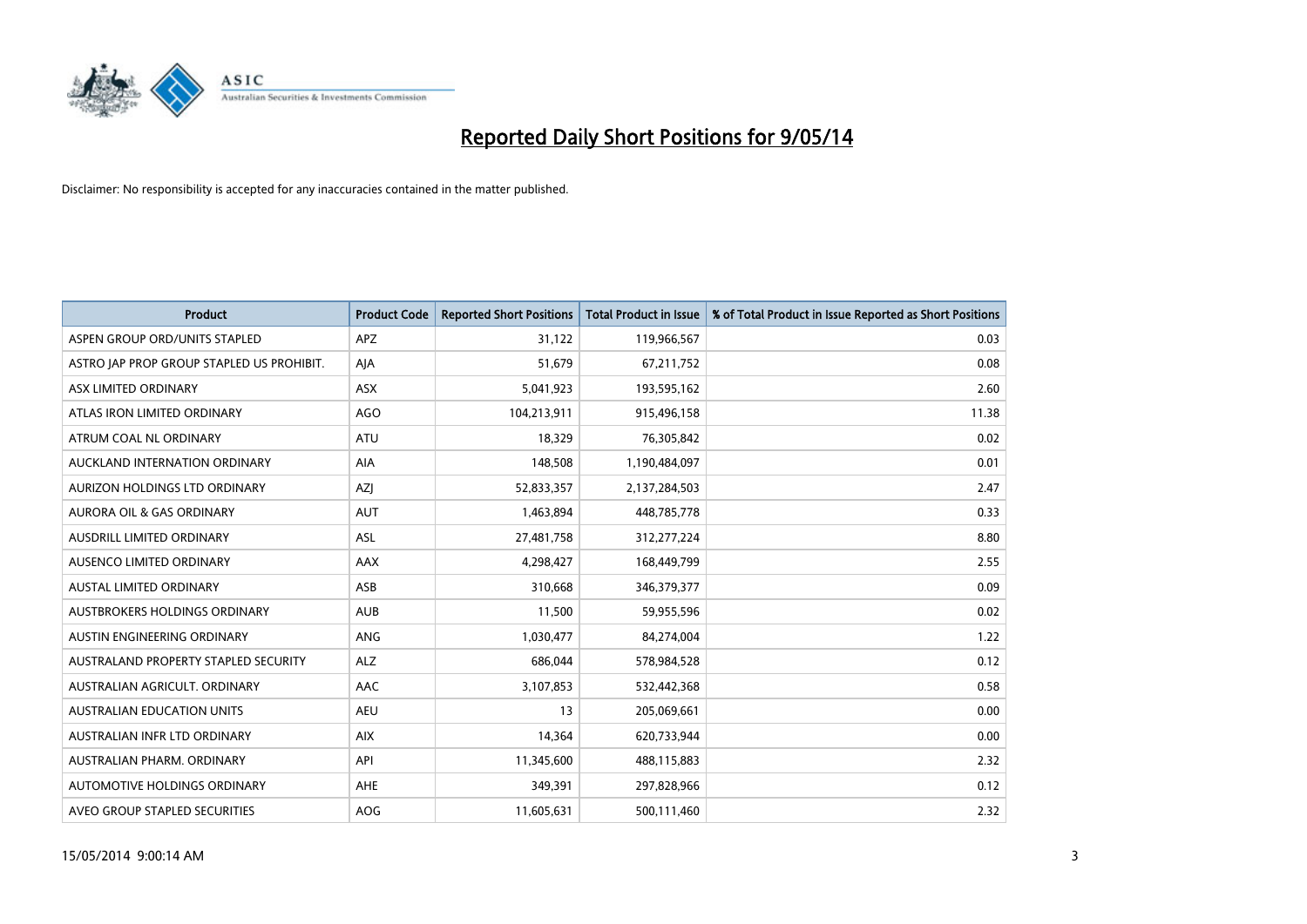

| <b>Product</b>                       | <b>Product Code</b> | <b>Reported Short Positions</b> | <b>Total Product in Issue</b> | % of Total Product in Issue Reported as Short Positions |
|--------------------------------------|---------------------|---------------------------------|-------------------------------|---------------------------------------------------------|
| AWE LIMITED ORDINARY                 | <b>AWE</b>          | 271,389                         | 522,696,385                   | 0.05                                                    |
| AZONTO PET LTD ORDINARY              | APY                 | 1                               | 1,158,625,100                 | 0.00                                                    |
| AZUMAH RESOURCES ORDINARY            | <b>AZM</b>          | 1                               | 356,189,096                   | 0.00                                                    |
| BANDANNA ENERGY ORDINARY             | <b>BND</b>          | 25,742,064                      | 528,481,199                   | 4.87                                                    |
| BANK OF QUEENSLAND. ORDINARY         | <b>BOQ</b>          | 3,912,141                       | 339,560,605                   | 1.15                                                    |
| <b>BANNERMAN RESOURCES ORDINARY</b>  | <b>BMN</b>          | 300,047                         | 324,938,790                   | 0.09                                                    |
| <b>BASE RES LIMITED ORDINARY</b>     | <b>BSE</b>          | 5,536,230                       | 561,840,029                   | 0.99                                                    |
| BATHURST RES LTD. ORDINARY           | <b>BRL</b>          | 11,324,367                      | 944,931,961                   | 1.20                                                    |
| BC IRON LIMITED ORDINARY             | <b>BCI</b>          | 1,904,465                       | 124,028,630                   | 1.54                                                    |
| BEACH ENERGY LIMITED ORDINARY        | <b>BPT</b>          | 21,429,252                      | 1,289,629,060                 | 1.66                                                    |
| BEADELL RESOURCE LTD ORDINARY        | <b>BDR</b>          | 34,624,881                      | 790,777,280                   | 4.38                                                    |
| BEGA CHEESE LTD ORDINARY             | <b>BGA</b>          | 558,044                         | 152,245,802                   | 0.37                                                    |
| BENDIGO AND ADELAIDE ORDINARY        | <b>BEN</b>          | 12,871,340                      | 412,695,400                   | 3.12                                                    |
| BENITEC BIOPHARMA ORDINARY           | <b>BLT</b>          | 1,119                           | 114,898,793                   | 0.00                                                    |
| BENTHAM IMF LTD ORDINARY             | <b>IMF</b>          | 4,461,906                       | 165,370,269                   | 2.70                                                    |
| BERKELEY RESOURCES ORDINARY          | <b>BKY</b>          | 60,659                          | 180,361,323                   | 0.03                                                    |
| BETASHARES ASX RES ETF UNITS         | <b>ORE</b>          | 517,432                         | 3,022,150                     | 17.12                                                   |
| BETASHARESCASHETF ETF UNITS          | AAA                 | 1,085                           | 8,706,147                     | 0.01                                                    |
| <b>BHP BILLITON LIMITED ORDINARY</b> | <b>BHP</b>          | 9,645,496                       | 3,211,691,105                 | 0.30                                                    |
| <b>BIGAIR GROUP LIMITED ORDINARY</b> | <b>BGL</b>          | 39,410                          | 172,872,340                   | 0.02                                                    |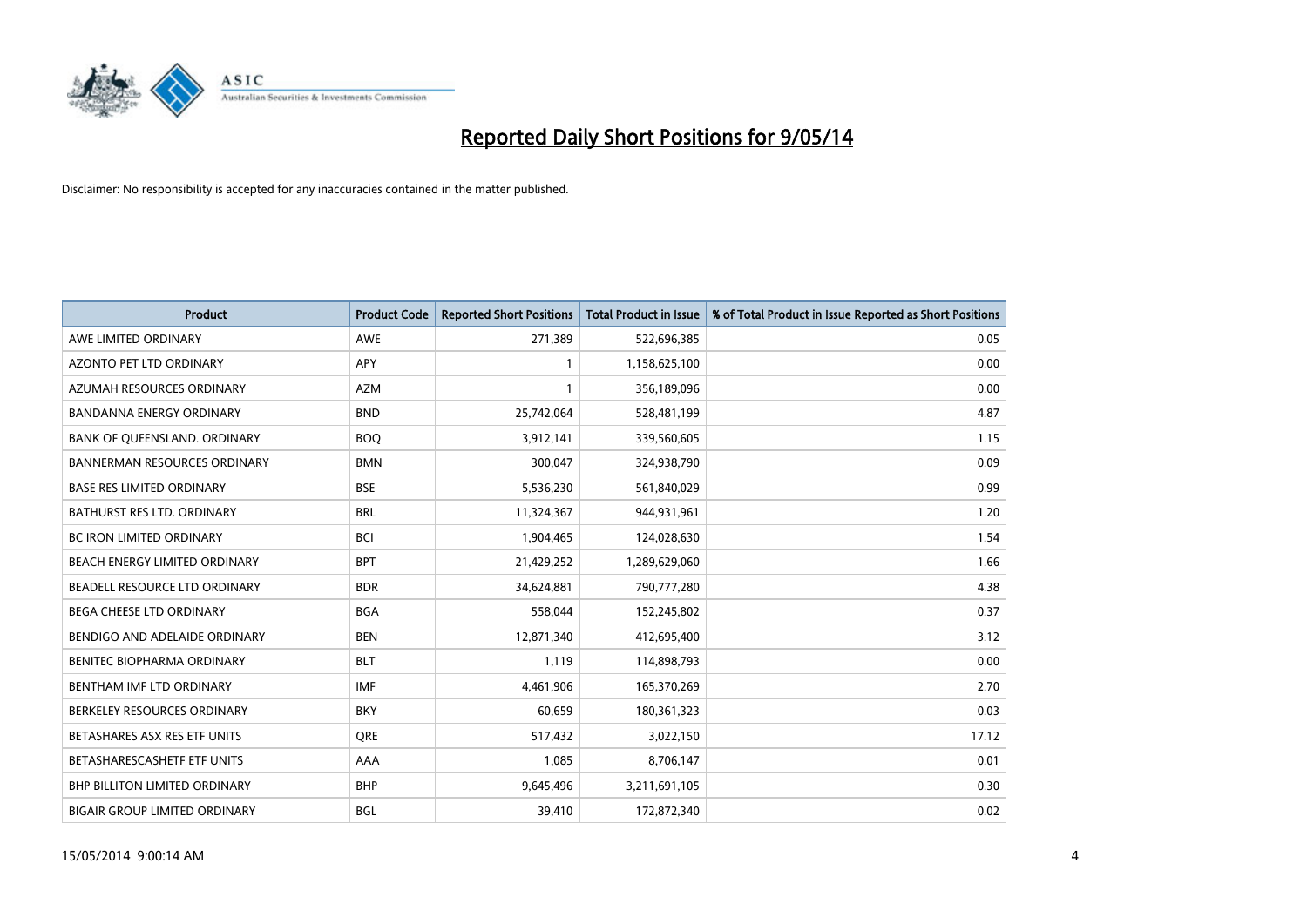

| <b>Product</b>                                | <b>Product Code</b> | <b>Reported Short Positions</b> | <b>Total Product in Issue</b> | % of Total Product in Issue Reported as Short Positions |
|-----------------------------------------------|---------------------|---------------------------------|-------------------------------|---------------------------------------------------------|
| <b>BILLABONG ORDINARY</b>                     | <b>BBG</b>          | 12,316,199                      | 990,370,034                   | 1.24                                                    |
| <b>BIONOMICS LIMITED ORDINARY</b>             | <b>BNO</b>          | 116,820                         | 417,331,567                   | 0.03                                                    |
| BIRIMIAN GOLD LTD ORDINARY                    | <b>BGS</b>          | 8,487,336                       | 864,981,654                   | 0.98                                                    |
| <b>BLACKMORES LIMITED ORDINARY</b>            | <b>BKL</b>          | 6,868                           | 17,113,392                    | 0.04                                                    |
| <b>BLACKTHORN RESOURCES ORD US PROHIBITED</b> | <b>BTR</b>          | 415,898                         | 164,285,950                   | 0.25                                                    |
| <b>BLUESCOPE STEEL LTD ORDINARY</b>           | <b>BSL</b>          | 6,501,048                       | 558,848,896                   | 1.16                                                    |
| <b>BOART LONGYEAR ORDINARY</b>                | <b>BLY</b>          | 44,595,243                      | 461,163,412                   | 9.67                                                    |
| BORAL LIMITED. ORDINARY                       | <b>BLD</b>          | 21,943,894                      | 782,736,249                   | 2.80                                                    |
| <b>BRADKEN LIMITED ORDINARY</b>               | <b>BKN</b>          | 16,300,555                      | 171,027,249                   | 9.53                                                    |
| <b>BRAMBLES LIMITED ORDINARY</b>              | <b>BXB</b>          | 1,919,747                       | 1,562,894,583                 | 0.12                                                    |
| BREVILLE GROUP LTD ORDINARY                   | <b>BRG</b>          | 2,130,763                       | 130,095,322                   | 1.64                                                    |
| <b>BRICKWORKS LIMITED ORDINARY</b>            | <b>BKW</b>          | 31,777                          | 148,038,996                   | 0.02                                                    |
| BROCKMAN MINING LTD ORDINARY                  | <b>BCK</b>          | 36                              | 8,381,982,131                 | 0.00                                                    |
| BT INVESTMENT MNGMNT ORDINARY                 | <b>BTT</b>          | 86,594                          | 282,727,073                   | 0.03                                                    |
| <b>BURU ENERGY ORDINARY</b>                   | <b>BRU</b>          | 14,539,258                      | 298,505,530                   | 4.87                                                    |
| <b>BWP TRUST ORDINARY UNITS</b>               | <b>BWP</b>          | 8,383,912                       | 634,395,195                   | 1.32                                                    |
| CABCHARGE AUSTRALIA ORDINARY                  | CAB                 | 8,854,919                       | 120,430,683                   | 7.35                                                    |
| CALIBRE GROUP LTD ORDINARY                    | <b>CGH</b>          | 2,293                           | 333,200,148                   | 0.00                                                    |
| CALTEX AUSTRALIA ORDINARY                     | <b>CTX</b>          | 1,247,846                       | 270,000,000                   | 0.46                                                    |
| CAPITOL HEALTH ORDINARY                       | CAJ                 | 296,363                         | 431,180,115                   | 0.07                                                    |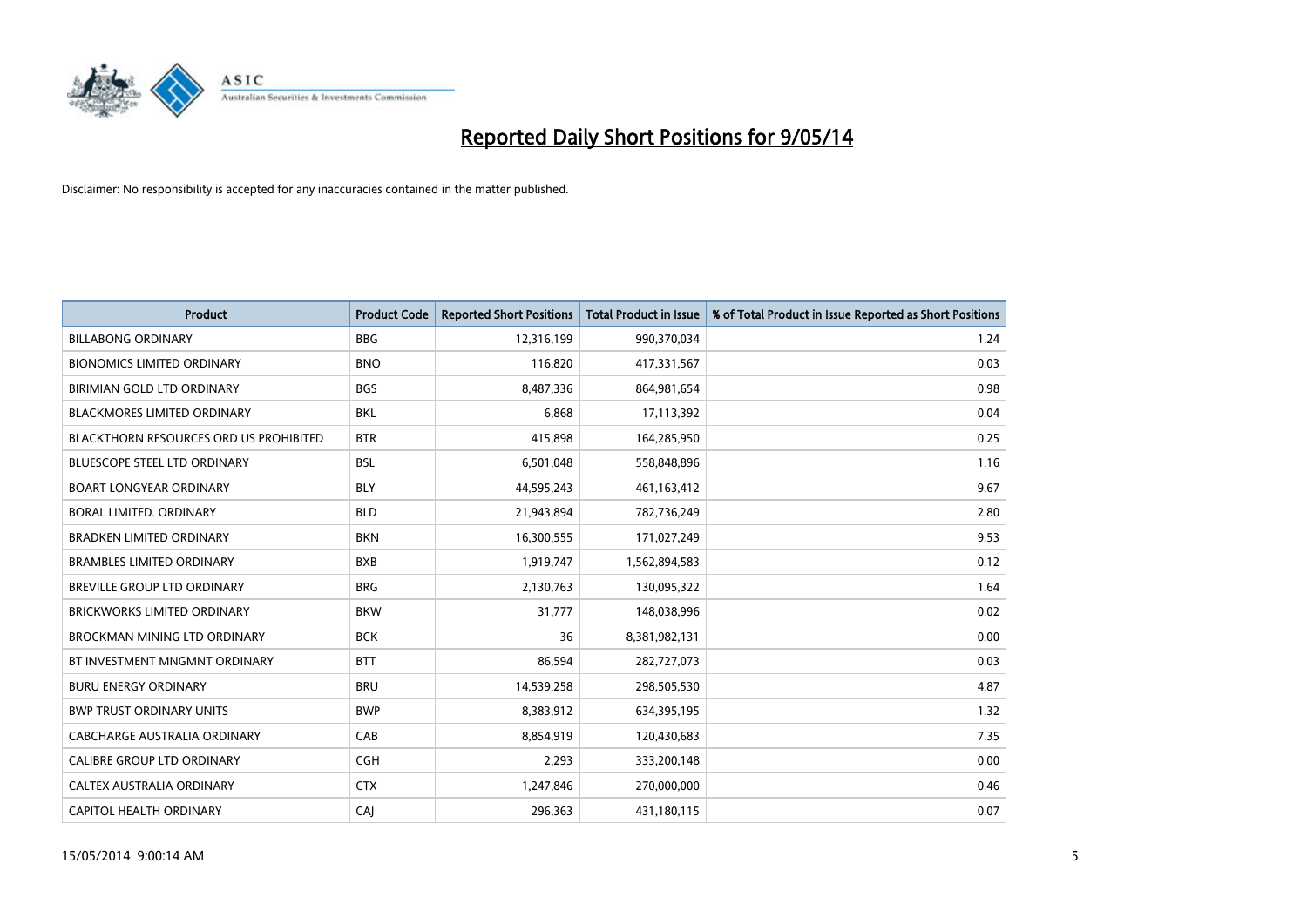

| <b>Product</b>                          | <b>Product Code</b> | <b>Reported Short Positions</b> | <b>Total Product in Issue</b> | % of Total Product in Issue Reported as Short Positions |
|-----------------------------------------|---------------------|---------------------------------|-------------------------------|---------------------------------------------------------|
| <b>CARDNO LIMITED ORDINARY</b>          | CDD                 | 6,461,172                       | 162,376,730                   | 3.98                                                    |
| <b>CARINDALE PROPERTY UNIT</b>          | <b>CDP</b>          | 143                             | 70,000,000                    | 0.00                                                    |
| CARNARVON PETROLEUM ORDINARY            | <b>CVN</b>          | 734                             | 986,565,952                   | 0.00                                                    |
| CARSALES.COM LTD ORDINARY               | <b>CRZ</b>          | 7,266,025                       | 237,803,965                   | 3.06                                                    |
| <b>CASH CONVERTERS ORDINARY</b>         | CCV                 | 11,243,782                      | 428,886,124                   | 2.62                                                    |
| CEDAR WOODS PROP. ORDINARY              | <b>CWP</b>          | 20,203                          | 73,914,844                    | 0.03                                                    |
| CENTRAL PETROLEUM ORDINARY              | <b>CTP</b>          | 554,578                         | 348,718,957                   | 0.16                                                    |
| CFS RETAIL TRUST GRP STAPLED SECURITIES | <b>CFX</b>          | 70,359,240                      | 3,018,050,810                 | 2.33                                                    |
| CHALLENGER DIV.PRO. STAPLED UNITS       | <b>CDI</b>          | 12,628                          | 214,101,013                   | 0.01                                                    |
| <b>CHALLENGER LIMITED ORDINARY</b>      | <b>CGF</b>          | 995,732                         | 530,862,585                   | 0.19                                                    |
| CHANDLER MACLEOD LTD ORDINARY           | <b>CMG</b>          | 1                               | 547,985,086                   | 0.00                                                    |
| CHARTER HALL GROUP STAPLED US PROHIBIT. | <b>CHC</b>          | 361,819                         | 347,925,558                   | 0.10                                                    |
| <b>CHARTER HALL RETAIL UNITS</b>        | <b>COR</b>          | 12,345,489                      | 369,040,750                   | 3.35                                                    |
| <b>CHORUS LIMITED ORDINARY</b>          | <b>CNU</b>          | 35,201                          | 396,369,767                   | 0.01                                                    |
| CITIGOLD CORP LTD ORDINARY              | <b>CTO</b>          | 153,427                         | 1,495,764,906                 | 0.01                                                    |
| COAL OF AFRICA LTD ORDINARY             | <b>CZA</b>          | 426                             | 1,048,368,613                 | 0.00                                                    |
| COALSPUR MINES LTD ORDINARY             | <b>CPL</b>          | 6,096,232                       | 641,394,435                   | 0.95                                                    |
| COBAR CONSOLIDATED ORDINARY             | CCU                 | 100,000                         | 329,715,353                   | 0.03                                                    |
| COCA-COLA AMATIL ORDINARY               | <b>CCL</b>          | 15,541,690                      | 763,590,249                   | 2.04                                                    |
| <b>COCHLEAR LIMITED ORDINARY</b>        | <b>COH</b>          | 9,659,068                       | 57,062,020                    | 16.93                                                   |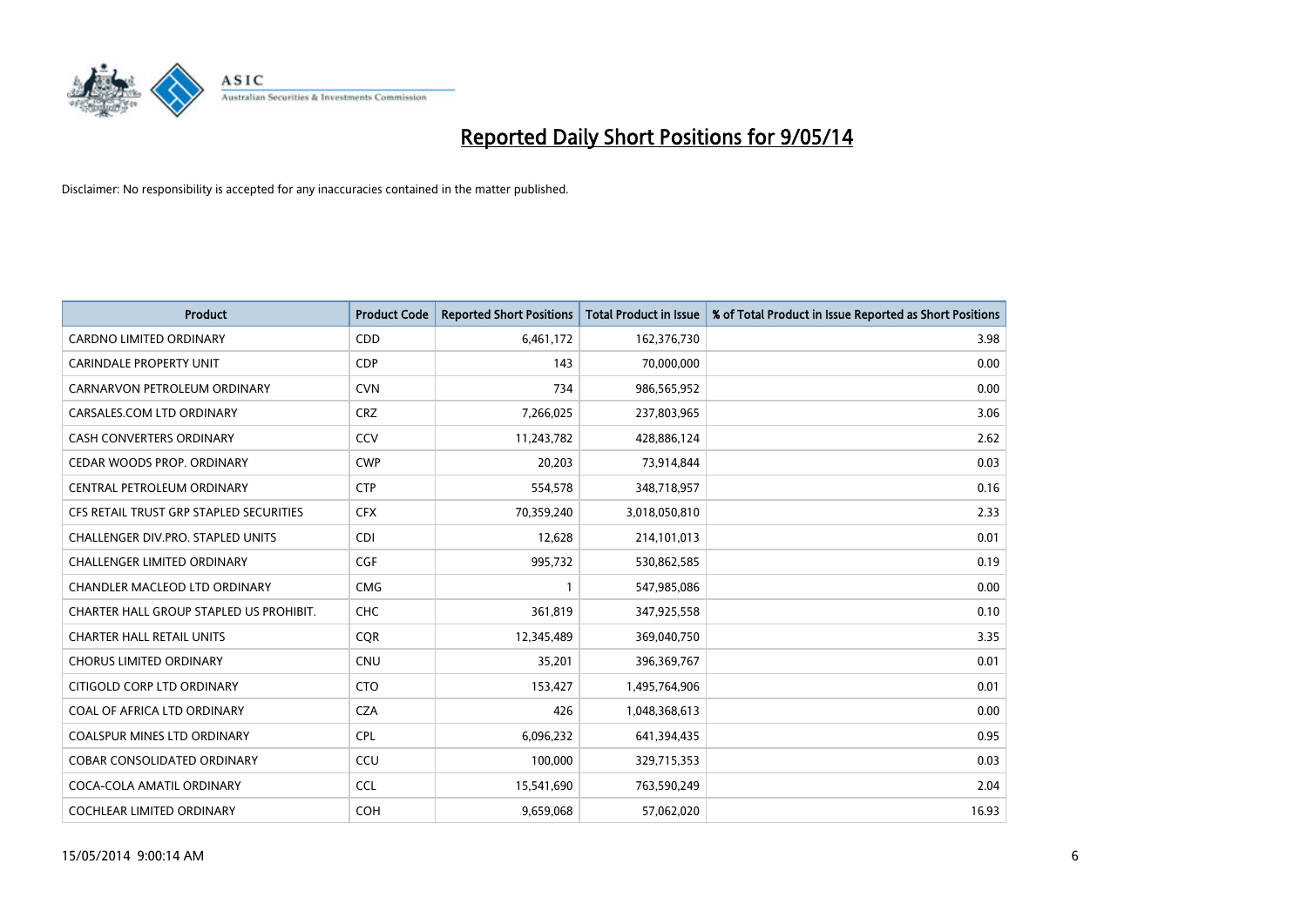

| <b>Product</b>                          | <b>Product Code</b> | <b>Reported Short Positions</b> | <b>Total Product in Issue</b> | % of Total Product in Issue Reported as Short Positions |
|-----------------------------------------|---------------------|---------------------------------|-------------------------------|---------------------------------------------------------|
| <b>COCKATOO COAL ORDINARY</b>           | <b>COK</b>          | 167,987                         | 4,560,196,928                 | 0.00                                                    |
| CODAN LIMITED ORDINARY                  | <b>CDA</b>          | 695,921                         | 176,969,924                   | 0.39                                                    |
| <b>COFFEY INTERNATIONAL ORDINARY</b>    | <b>COF</b>          | 1,917                           | 255,833,165                   | 0.00                                                    |
| <b>COLLECTION HOUSE ORDINARY</b>        | <b>CLH</b>          | 2,156,474                       | 129,717,785                   | 1.66                                                    |
| <b>COLLINS FOODS LTD ORDINARY</b>       | <b>CKF</b>          | 20,721                          | 93,000,003                    | 0.02                                                    |
| COMMONWEALTH BANK, ORDINARY             | <b>CBA</b>          | 9,266,608                       | 1,621,319,194                 | 0.57                                                    |
| <b>COMPASS RESOURCES ORDINARY</b>       | <b>CMR</b>          | 7,472                           | 1,403,744,100                 | 0.00                                                    |
| COMPUTERSHARE LTD ORDINARY              | <b>CPU</b>          | 11,755,616                      | 556,203,079                   | 2.11                                                    |
| <b>CORP TRAVEL LIMITED ORDINARY</b>     | <b>CTD</b>          | 110,329                         | 89,890,762                    | 0.12                                                    |
| <b>COVER-MORE GRP LTD ORDINARY</b>      | <b>CVO</b>          | 1,267,468                       | 317,750,000                   | 0.40                                                    |
| <b>CREDIT CORP GROUP ORDINARY</b>       | <b>CCP</b>          | 342,367                         | 46,131,882                    | 0.74                                                    |
| <b>CROMWELL PROP STAPLED SECURITIES</b> | <b>CMW</b>          | 17,181,781                      | 1,724,697,156                 | 1.00                                                    |
| <b>CROWE HORWATH AUS ORDINARY</b>       | <b>CRH</b>          | 857,748                         | 273,005,429                   | 0.31                                                    |
| <b>CROWN RESORTS LTD ORDINARY</b>       | <b>CWN</b>          | 2,286,034                       | 728,394,185                   | 0.31                                                    |
| <b>CSG LIMITED ORDINARY</b>             | CSV                 | 189,096                         | 278,973,075                   | 0.07                                                    |
| <b>CSL LIMITED ORDINARY</b>             | <b>CSL</b>          | 911,763                         | 480,673,173                   | 0.19                                                    |
| <b>CSR LIMITED ORDINARY</b>             | <b>CSR</b>          | 13,651,679                      | 506,000,315                   | 2.70                                                    |
| <b>CUDECO LIMITED ORDINARY</b>          | <b>CDU</b>          | 8,934,009                       | 234,583,408                   | 3.81                                                    |
| DART ENERGY LTD ORDINARY                | <b>DTE</b>          | 4,659,145                       | 1,108,752,733                 | 0.42                                                    |
| DATA#3 LIMITED ORDINARY                 | DTL                 | 196,368                         | 153,974,950                   | 0.13                                                    |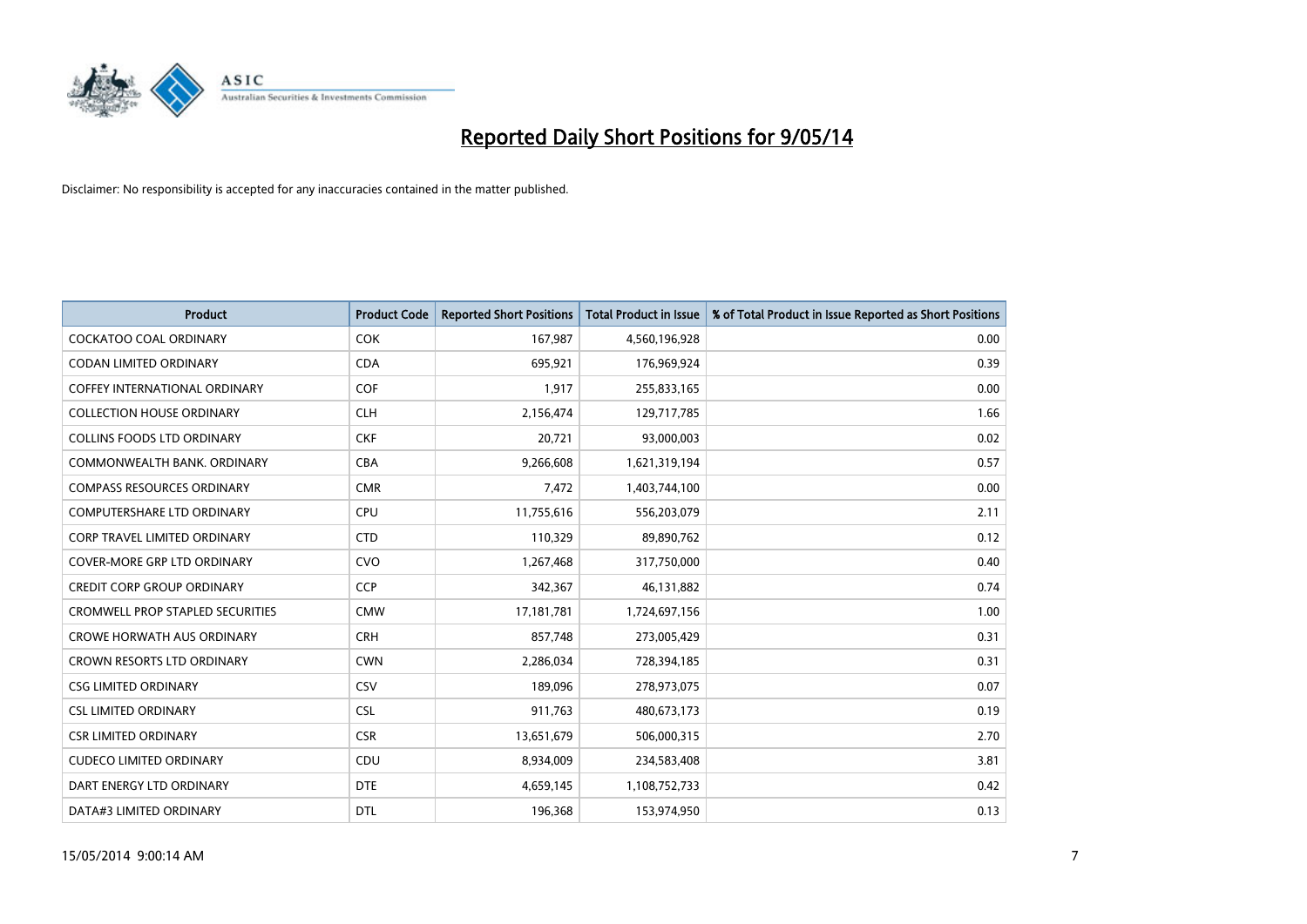

| <b>Product</b>                     | <b>Product Code</b> | <b>Reported Short Positions</b> | <b>Total Product in Issue</b> | % of Total Product in Issue Reported as Short Positions |
|------------------------------------|---------------------|---------------------------------|-------------------------------|---------------------------------------------------------|
| DAVID JONES LIMITED ORDINARY       | <b>DJS</b>          | 9,087,423                       | 537,137,845                   | 1.69                                                    |
| DECMIL GROUP LIMITED ORDINARY      | <b>DCG</b>          | 1,740,734                       | 168,657,794                   | 1.03                                                    |
| DEEP YELLOW LIMITED ORDINARY       | <b>DYL</b>          | 840                             | 1,617,041,367                 | 0.00                                                    |
| DEXUS PROPERTY GROUP STAPLED UNITS | <b>DXS</b>          | 11,155,868                      | 5,433,110,810                 | 0.21                                                    |
| DICK SMITH HLDGS ORDINARY          | <b>DSH</b>          | 14,304,626                      | 236,511,364                   | 6.05                                                    |
| DISCOVERY METALS LTD ORDINARY      | <b>DML</b>          | 1,891,610                       | 560,034,418                   | 0.34                                                    |
| DOMINO PIZZA ENTERPR ORDINARY      | <b>DMP</b>          | 1,903,484                       | 85,915,713                    | 2.22                                                    |
| DONACO INTERNATIONAL ORDINARY      | <b>DNA</b>          | 775,519                         | 430,516,312                   | 0.18                                                    |
| DOWNER EDI LIMITED ORDINARY        | <b>DOW</b>          | 14,734,802                      | 435,399,975                   | 3.38                                                    |
| DRAGON MINING LTD ORDINARY         | <b>DRA</b>          | 147                             | 88,840,613                    | 0.00                                                    |
| DRILLSEARCH ENERGY ORDINARY        | <b>DLS</b>          | 14,554,140                      | 432,965,895                   | 3.36                                                    |
| DUET GROUP STAPLED US PROHIBIT.    | <b>DUE</b>          | 12,938,895                      | 1,317,809,323                 | 0.98                                                    |
| DULUXGROUP LIMITED ORDINARY        | <b>DLX</b>          | 2,112,968                       | 381,093,950                   | 0.55                                                    |
| <b>DWS LTD ORDINARY</b>            | <b>DWS</b>          | 6,450                           | 132,362,763                   | 0.00                                                    |
| ECHO ENTERTAINMENT ORDINARY        | EGP                 | 38,521,985                      | 825,672,730                   | 4.67                                                    |
| ELDERS LIMITED ORDINARY            | <b>ELD</b>          | 19,715,545                      | 455,013,329                   | 4.33                                                    |
| ELEMENTAL MINERALS ORDINARY        | <b>ELM</b>          | 170,287                         | 303,263,391                   | 0.06                                                    |
| <b>EMECO HOLDINGS ORDINARY</b>     | <b>EHL</b>          | 13,343,536                      | 599,675,707                   | 2.23                                                    |
| <b>ENDEAVOUR MIN CORP CDI 1:1</b>  | <b>EVR</b>          | 63,101                          | 58,567,618                    | 0.11                                                    |
| ENERGY RESOURCES ORDINARY 'A'      | ERA                 | 9,059,384                       | 517,725,062                   | 1.75                                                    |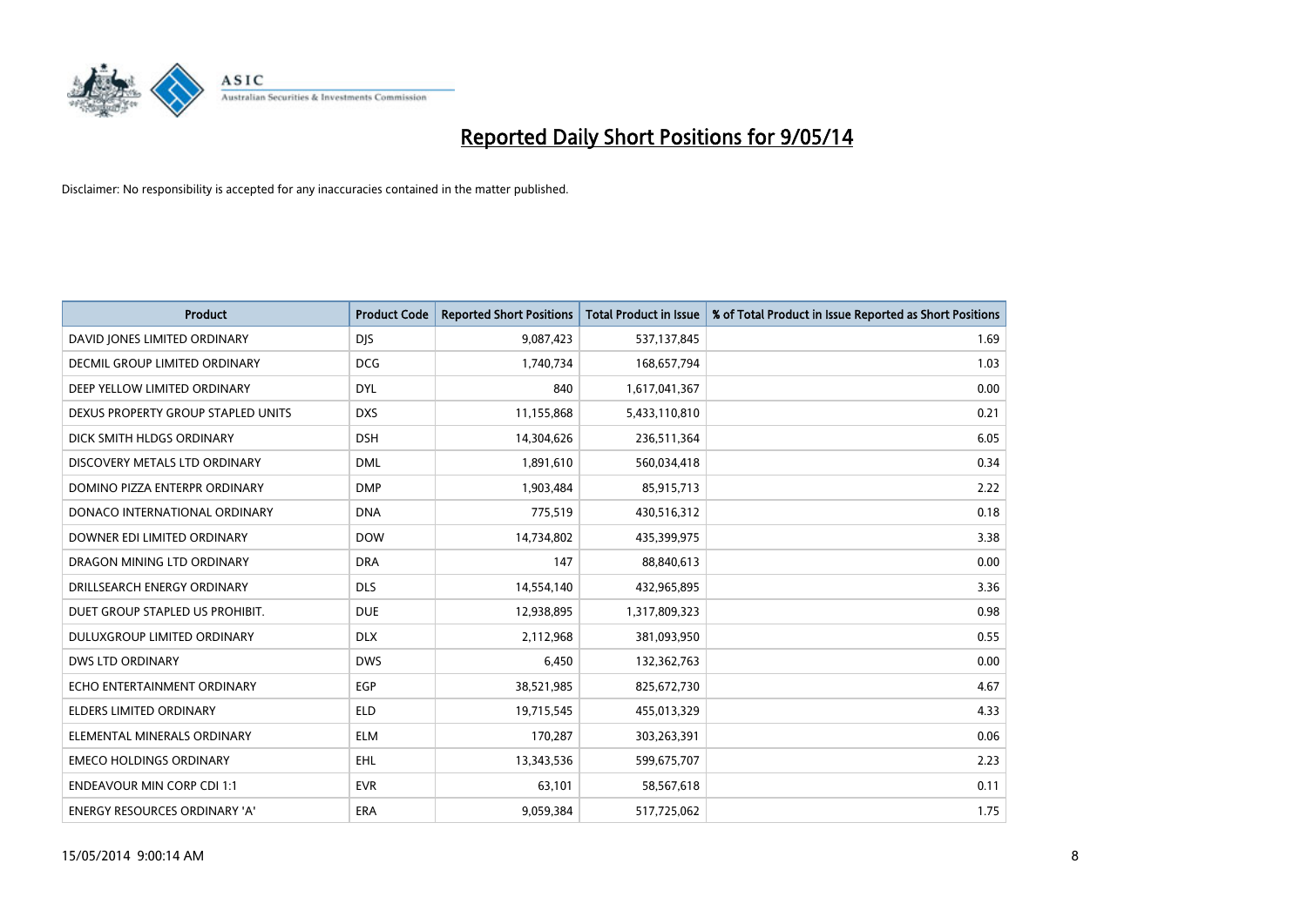

| <b>Product</b>                         | <b>Product Code</b> | <b>Reported Short Positions</b> | <b>Total Product in Issue</b> | % of Total Product in Issue Reported as Short Positions |
|----------------------------------------|---------------------|---------------------------------|-------------------------------|---------------------------------------------------------|
| <b>ENERGY WORLD CORPOR, ORDINARY</b>   | <b>EWC</b>          | 43,247,363                      | 1,734,166,672                 | 2.49                                                    |
| ENVESTRA LIMITED ORDINARY              | <b>ENV</b>          | 698,971                         | 1,796,808,474                 | 0.04                                                    |
| EQUATORIAL RES LTD ORDINARY            | EQX                 | 182                             | 122,185,353                   | 0.00                                                    |
| EQUITY TRUSTEES ORDINARY               | EQT                 | 71,648                          | 14,600,582                    | 0.49                                                    |
| ERM POWER LIMITED ORDINARY             | EPW                 | 156,363                         | 239,269,727                   | 0.07                                                    |
| ETHANE PIPELINE STAPLED SECURITIES     | <b>EPX</b>          | 4,168                           | 69,302,275                    | 0.01                                                    |
| EVOLUTION MINING LTD ORDINARY          | <b>EVN</b>          | 29,635,806                      | 709,989,453                   | 4.17                                                    |
| FAIRFAX MEDIA LTD ORDINARY             | <b>FXJ</b>          | 76,109,800                      | 2,351,955,725                 | 3.24                                                    |
| FANTASTIC HOLDINGS ORDINARY            | <b>FAN</b>          | 18,891                          | 103,068,398                   | 0.02                                                    |
| <b>FAR LTD ORDINARY</b>                | <b>FAR</b>          | 23,660,783                      | 2,499,846,742                 | 0.95                                                    |
| FEDERATION CNTRES ORD/UNIT STAPLED SEC | <b>FDC</b>          | 1,997,245                       | 1,427,641,565                 | 0.14                                                    |
| <b>FINBAR GROUP LIMITED ORDINARY</b>   | <b>FRI</b>          | 1                               | 227,018,204                   | 0.00                                                    |
| FISHER & PAYKEL H. ORDINARY            | <b>FPH</b>          | 1,179,017                       | 551,121,498                   | 0.21                                                    |
| FLEETWOOD CORP ORDINARY                | <b>FWD</b>          | 2,261,007                       | 60,581,211                    | 3.73                                                    |
| FLETCHER BUILDING ORDINARY             | <b>FBU</b>          | 1,465,732                       | 687,854,788                   | 0.21                                                    |
| FLEXIGROUP LIMITED ORDINARY            | <b>FXL</b>          | 2,084,842                       | 304,096,060                   | 0.69                                                    |
| FLIGHT CENTRE TRAVEL ORDINARY          | <b>FLT</b>          | 6,195,123                       | 100,562,587                   | 6.16                                                    |
| FLINDERS MINES LTD ORDINARY            | <b>FMS</b>          | 19,316,959                      | 2,400,995,602                 | 0.80                                                    |
| <b>FOCUS MINERALS LTD ORDINARY</b>     | <b>FML</b>          | 1,936,223                       | 9,137,375,877                 | 0.02                                                    |
| FONTERRA SHARE FUND ORDINARY UNITS     | <b>FSF</b>          | 33                              | 106,913,918                   | 0.00                                                    |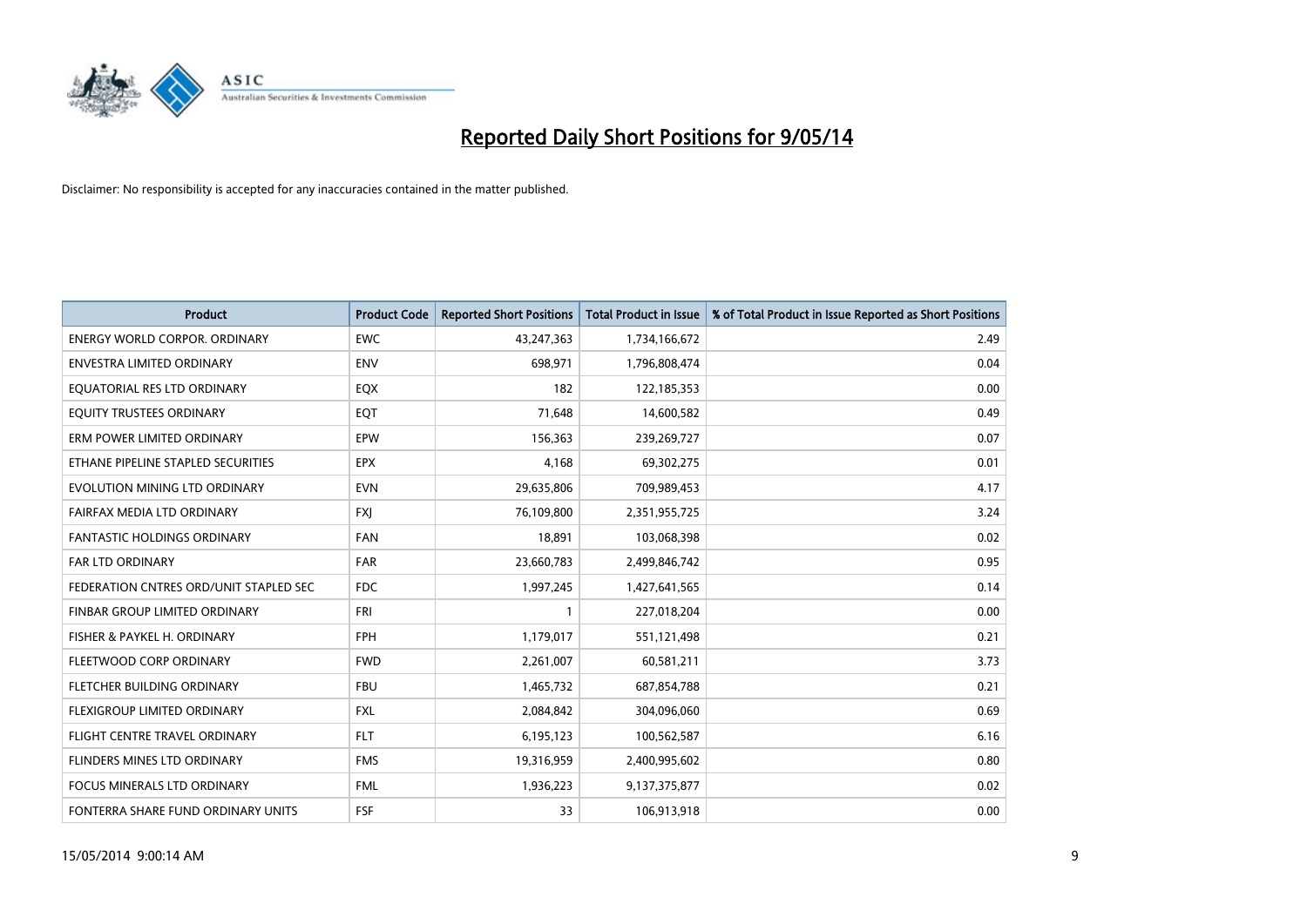

| <b>Product</b>                             | <b>Product Code</b> | <b>Reported Short Positions</b> | <b>Total Product in Issue</b> | % of Total Product in Issue Reported as Short Positions |
|--------------------------------------------|---------------------|---------------------------------|-------------------------------|---------------------------------------------------------|
| <b>FORGE GROUP LIMITED ORDINARY</b>        | FGE                 | 2,454,173                       | 86,169,014                    | 2.85                                                    |
| FORTESCUE METALS GRP ORDINARY              | <b>FMG</b>          | 178,499,815                     | 3,113,798,151                 | 5.73                                                    |
| FREEDOM FOOD LTD ORDINARY                  | <b>FNP</b>          | 10,000                          | 150,578,705                   | 0.01                                                    |
| <b>FREELANCER LTD ORDINARY</b>             | <b>FLN</b>          | 90,853                          | 436,500,000                   | 0.02                                                    |
| <b>G.U.D. HOLDINGS ORDINARY</b>            | GUD                 | 2,628,189                       | 71,066,740                    | 3.70                                                    |
| <b>G8 EDUCATION LIMITED ORDINARY</b>       | <b>GEM</b>          | 9,917,001                       | 327,354,270                   | 3.03                                                    |
| <b>GALAXY RESOURCES ORDINARY</b>           | GXY                 | 329,458                         | 1,027,077,829                 | 0.03                                                    |
| <b>GBST HOLDINGS ORDINARY</b>              | <b>GBT</b>          | 14,670                          | 66,561,725                    | 0.02                                                    |
| <b>GDI PROPERTY GRP STAPLED SECURITIES</b> | GDI                 | 2,486                           | 567,575,025                   | 0.00                                                    |
| <b>GENETIC TECHNOLOGIES ORDINARY</b>       | <b>GTG</b>          | 2,096,670                       | 664,769,002                   | 0.32                                                    |
| <b>GEODYNAMICS LIMITED ORDINARY</b>        | GDY                 | 819                             | 435,880,130                   | 0.00                                                    |
| GI DYNAMICS, INC CDI US PROHIBITED         | GID                 | 312,676                         | 398,231,465                   | 0.08                                                    |
| <b>GINDALBIE METALS LTD ORDINARY</b>       | GBG                 | 38,756,890                      | 1,493,660,842                 | 2.59                                                    |
| <b>GOODMAN FIELDER, ORDINARY</b>           | <b>GFF</b>          | 33,991,773                      | 1,955,559,207                 | 1.74                                                    |
| <b>GOODMAN GROUP STAPLED</b>               | <b>GMG</b>          | 6,611,035                       | 1,727,685,976                 | 0.38                                                    |
| <b>GPT GROUP STAPLED SEC.</b>              | GPT                 | 9,935,441                       | 1,685,460,955                 | 0.59                                                    |
| <b>GRAINCORP LIMITED A CLASS ORDINARY</b>  | <b>GNC</b>          | 5,672,446                       | 228,855,628                   | 2.48                                                    |
| <b>GRANGE RESOURCES, ORDINARY</b>          | GRR                 | 4,892,619                       | 1,157,097,869                 | 0.42                                                    |
| <b>GREENCROSS LIMITED ORDINARY</b>         | <b>GXL</b>          | 3,097                           | 90,893,174                    | 0.00                                                    |
| <b>GREENLAND MIN EN LTD ORDINARY</b>       | GGG                 | 3,730,917                       | 575,497,356                   | 0.65                                                    |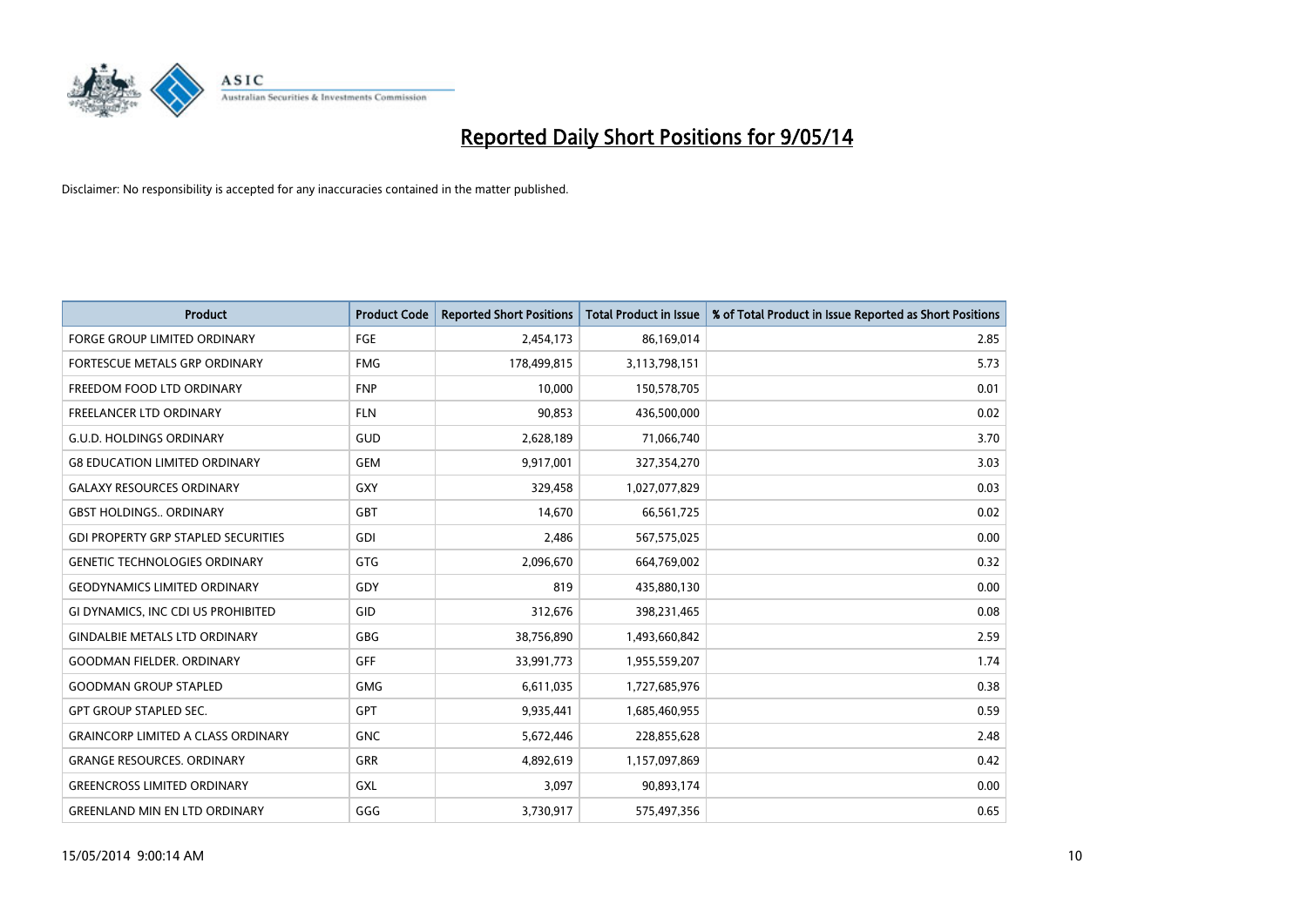

| <b>Product</b>                                   | <b>Product Code</b> | <b>Reported Short Positions</b> | <b>Total Product in Issue</b> | % of Total Product in Issue Reported as Short Positions |
|--------------------------------------------------|---------------------|---------------------------------|-------------------------------|---------------------------------------------------------|
| <b>GROWTHPOINT PROPERTY ORD/UNIT STAPLED SEC</b> | GOZ                 | 1,302,168                       | 488,029,437                   | 0.27                                                    |
| <b>GRYPHON MINERALS LTD ORDINARY</b>             | GRY                 | 4,004,995                       | 401,011,505                   | 1.00                                                    |
| <b>GUILDFORD COAL LTD ORDINARY</b>               | <b>GUF</b>          | 2,152,374                       | 761,857,020                   | 0.28                                                    |
| <b>GWA GROUP LTD ORDINARY</b>                    | <b>GWA</b>          | 11,298,673                      | 306,533,770                   | 3.69                                                    |
| HARVEY NORMAN ORDINARY                           | <b>HVN</b>          | 61,858,855                      | 1,062,316,784                 | 5.82                                                    |
| <b>HENDERSON GROUP CDI 1:1</b>                   | <b>HGG</b>          | 2,122,030                       | 655,128,628                   | 0.32                                                    |
| HFA HOLDINGS LIMITED ORDINARY                    | <b>HFA</b>          | 3.809                           | 118,738,157                   | 0.00                                                    |
| <b>HIGHLANDS PACIFIC ORDINARY</b>                | <b>HIG</b>          | 3,153                           | 854,261,346                   | 0.00                                                    |
| HILLGROVE RES LTD ORDINARY                       | <b>HGO</b>          | 794,270                         | 1,180,889,221                 | 0.07                                                    |
| <b>HILLS LTD ORDINARY</b>                        | <b>HIL</b>          | 525,014                         | 235, 173, 156                 | 0.22                                                    |
| HORIZON OIL LIMITED ORDINARY                     | <b>HZN</b>          | 93,650,489                      | 1,301,647,932                 | 7.19                                                    |
| HOT CHILI LTD ORDINARY                           | HCH                 | 400                             | 347,732,196                   | 0.00                                                    |
| <b>HOTEL PROPERTY STAPLED</b>                    | <b>HPI</b>          | 64.142                          | 132,870,000                   | 0.05                                                    |
| <b>IBUY GROUP LTD ORDINARY</b>                   | <b>IBY</b>          | 1,156,600                       | 417,609,313                   | 0.28                                                    |
| <b>ICAR ASIA LTD ORDINARY</b>                    | ICO                 | 30,645                          | 121,889,834                   | 0.03                                                    |
| <b>ICON ENERGY LIMITED ORDINARY</b>              | <b>ICN</b>          | 27,075                          | 615,774,351                   | 0.00                                                    |
| <b>IINET LIMITED ORDINARY</b>                    | <b>IIN</b>          | 3,309,388                       | 161,238,847                   | 2.05                                                    |
| ILUKA RESOURCES ORDINARY                         | ILU                 | 39,769,959                      | 418,700,517                   | 9.50                                                    |
| <b>IMDEX LIMITED ORDINARY</b>                    | <b>IMD</b>          | 4,118,506                       | 212,110,367                   | 1.94                                                    |
| <b>INCITEC PIVOT ORDINARY</b>                    | IPL                 | 20,791,667                      | 1,644,919,097                 | 1.26                                                    |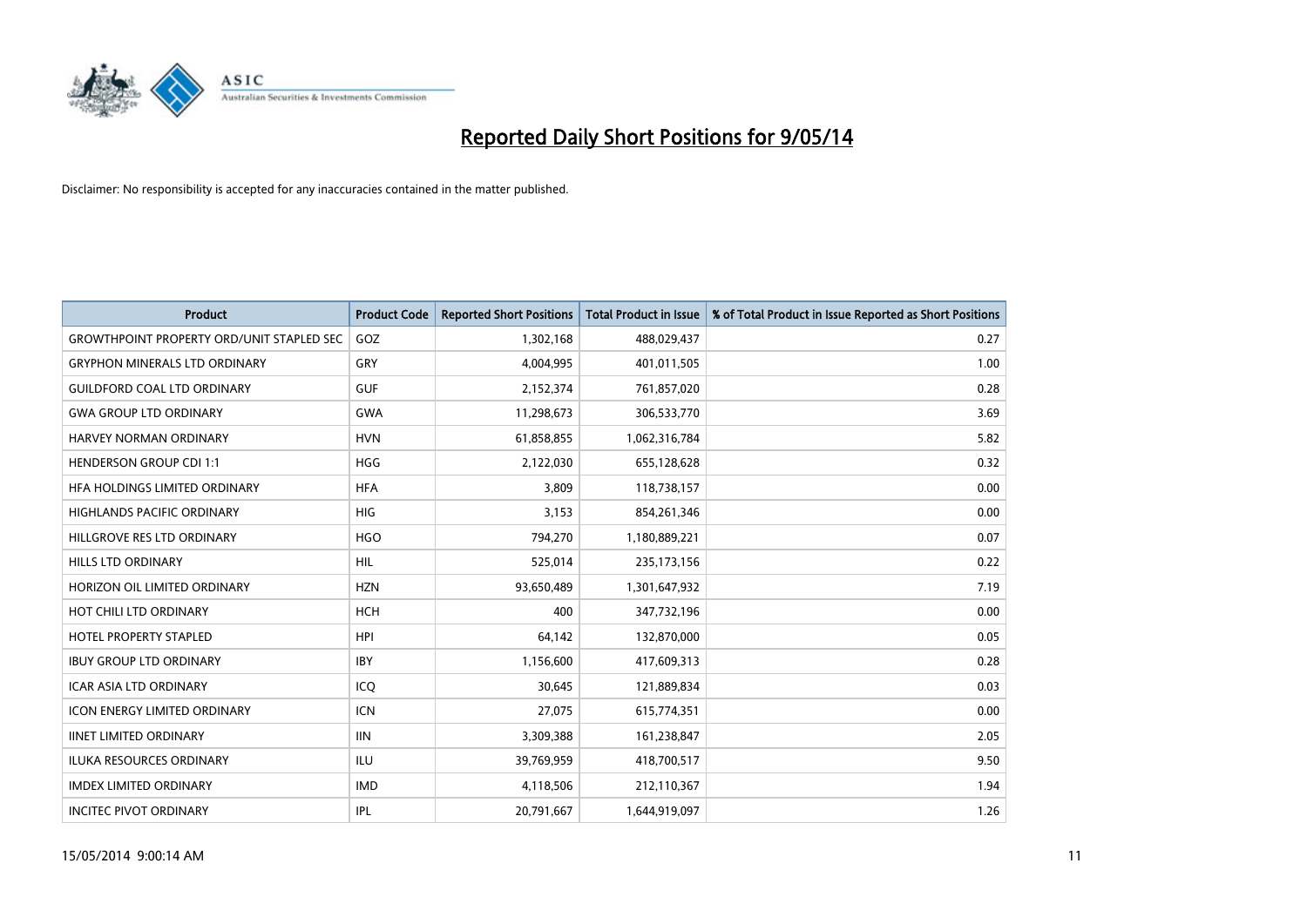

| <b>Product</b>                                | <b>Product Code</b> | <b>Reported Short Positions</b> | <b>Total Product in Issue</b> | % of Total Product in Issue Reported as Short Positions |
|-----------------------------------------------|---------------------|---------------------------------|-------------------------------|---------------------------------------------------------|
| <b>INDEPENDENCE GROUP ORDINARY</b>            | <b>IGO</b>          | 590,637                         | 233,323,905                   | 0.25                                                    |
| INDOCHINE MINING LTD ORDINARY                 | IDC.                | 18,008                          | 1,003,497,126                 | 0.00                                                    |
| <b>INDOPHIL RESOURCES ORDINARY</b>            | <b>IRN</b>          | 274,750                         | 1,203,146,194                 | 0.02                                                    |
| <b>INDUSTRIA REIT STAPLED</b>                 | <b>IDR</b>          | 29,206                          | 125,000,001                   | 0.02                                                    |
| INFIGEN ENERGY STAPLED SECURITIES             | <b>IFN</b>          | 2,922,946                       | 764,993,434                   | 0.38                                                    |
| INGENIA GROUP STAPLED SECURITIES              | <b>INA</b>          | 1,069,022                       | 676,240,232                   | 0.16                                                    |
| <b>INSURANCE AUSTRALIA ORDINARY</b>           | IAG                 | 23,974,226                      | 2,341,618,048                 | 1.02                                                    |
| <b>INTREPID MINES ORDINARY</b>                | <b>IAU</b>          | 17,267,617                      | 556,764,680                   | 3.10                                                    |
| <b>INVESTA OFFICE FUND STAPLED SECURITIES</b> | <b>IOF</b>          | 471,145                         | 614,047,458                   | 0.08                                                    |
| <b>INVOCARE LIMITED ORDINARY</b>              | <b>IVC</b>          | 4,180,781                       | 110,030,298                   | 3.80                                                    |
| <b>IOOF HOLDINGS LTD ORDINARY</b>             | IFL                 | 2,244,331                       | 232,118,034                   | 0.97                                                    |
| <b>IPROPERTY GROUP LTD ORDINARY</b>           | <b>IPP</b>          | 797,955                         | 181,579,840                   | 0.44                                                    |
| <b>IRESS LIMITED ORDINARY</b>                 | <b>IRE</b>          | 1,428,192                       | 158,585,126                   | 0.90                                                    |
| <b>IRON ORE HOLDINGS ORDINARY</b>             | <b>IOH</b>          | 26,197                          | 161,174,005                   | 0.02                                                    |
| <b>ISELECT LTD ORDINARY</b>                   | <b>ISU</b>          | 373,322                         | 260,889,894                   | 0.14                                                    |
| ISHS GLOB HEALTH ETF CDI 1:1                  | X                   | 1,673                           | 13,050,000                    | 0.01                                                    |
| JAMES HARDIE INDUST CHESS DEPOSITARY INT      | <b>IHX</b>          | 5,466,248                       | 445,037,502                   | 1.23                                                    |
| <b>JAPARA HEALTHCARE LT ORDINARY</b>          | <b>IHC</b>          | 4,210,076                       | 262,500,000                   | 1.60                                                    |
| <b>JB HI-FI LIMITED ORDINARY</b>              | <b>IBH</b>          | 11,176,299                      | 100,385,400                   | 11.13                                                   |
| <b>KAGARA LTD ORDINARY</b>                    | KZL                 | 3,349,855                       | 798,953,117                   | 0.42                                                    |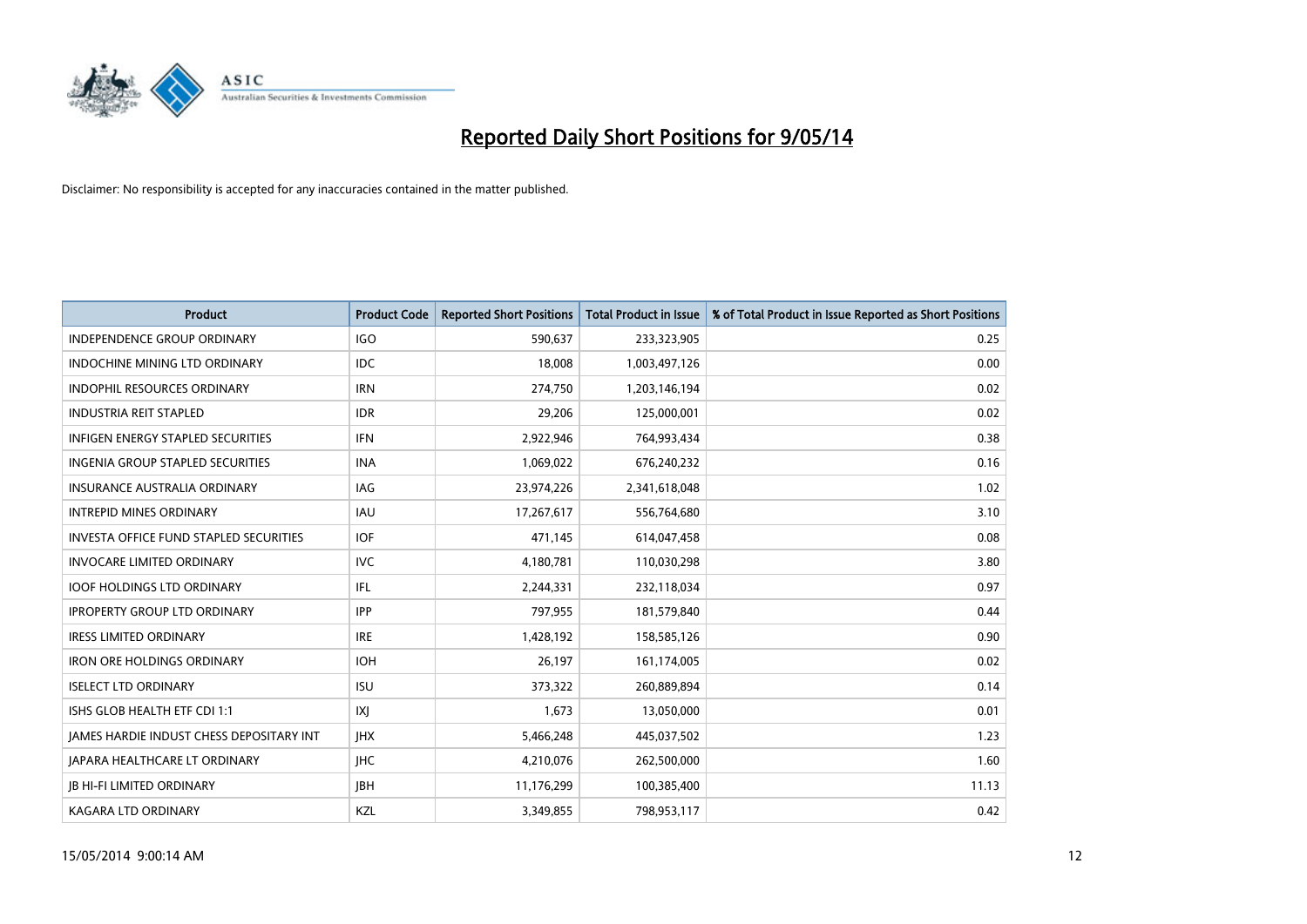

| <b>Product</b>                        | <b>Product Code</b> | <b>Reported Short Positions</b> | <b>Total Product in Issue</b> | % of Total Product in Issue Reported as Short Positions |
|---------------------------------------|---------------------|---------------------------------|-------------------------------|---------------------------------------------------------|
| KAROON GAS AUSTRALIA ORDINARY         | <b>KAR</b>          | 15,169,146                      | 255,841,581                   | 5.93                                                    |
| KATHMANDU HOLD LTD ORDINARY           | <b>KMD</b>          | 298,841                         | 200,473,338                   | 0.15                                                    |
| <b>KBL MINING LIMITED ORDINARY</b>    | <b>KBL</b>          | 1,820                           | 393,535,629                   | 0.00                                                    |
| KINGSGATE CONSOLID. ORDINARY          | <b>KCN</b>          | 6,713,771                       | 223,584,937                   | 3.00                                                    |
| KINGSROSE MINING LTD ORDINARY         | <b>KRM</b>          | 318,378                         | 358,611,493                   | 0.09                                                    |
| LEIGHTON HOLDINGS ORDINARY            | LEI                 | 13,670,657                      | 127, 163, 758                 | 10.75                                                   |
| LEIGHTON HOLDINGS PROP.BID HOCHTIEF   | <b>LEIE</b>         | 466,119                         | 211,228,555                   | 0.22                                                    |
| LEND LEASE GROUP UNIT/ORD STAPLED     | LLC                 | 5,209,280                       | 577,475,833                   | 0.90                                                    |
| LIQUEFIED NATURAL ORDINARY            | <b>LNG</b>          | 461,000                         | 355,979,015                   | 0.13                                                    |
| LONESTAR RESO LTD ORDINARY            | <b>LNR</b>          | 255,536                         | 697,187,211                   | 0.04                                                    |
| LYCOPODIUM LIMITED ORDINARY           | LYL                 | 1                               | 38,965,103                    | 0.00                                                    |
| <b>LYNAS CORPORATION ORDINARY</b>     | <b>LYC</b>          | 131,880,536                     | 1,961,185,594                 | 6.72                                                    |
| M2 GRP LTD ORDINARY                   | <b>MTU</b>          | 16,442,257                      | 180,398,183                   | 9.11                                                    |
| <b>MACA LIMITED ORDINARY</b>          | <b>MLD</b>          | 194,936                         | 202,676,373                   | 0.10                                                    |
| <b>MACMAHON HOLDINGS ORDINARY</b>     | <b>MAH</b>          | 24,964                          | 1,261,699,966                 | 0.00                                                    |
| MACO ATLAS ROADS GRP ORDINARY STAPLED | <b>MOA</b>          | 5,103,384                       | 487,230,540                   | 1.05                                                    |
| MACQUARIE GROUP LTD ORDINARY          | <b>MQG</b>          | 1,542,707                       | 321,074,750                   | 0.48                                                    |
| MAGELLAN FIN GRP LTD ORDINARY         | <b>MFG</b>          | 2,770,355                       | 158,842,157                   | 1.74                                                    |
| MATRIX C & E LTD ORDINARY             | <b>MCE</b>          | 2,912,805                       | 94,555,428                    | 3.08                                                    |
| MAVERICK DRILLING ORDINARY            | <b>MAD</b>          | 7,945,304                       | 533,885,763                   | 1.49                                                    |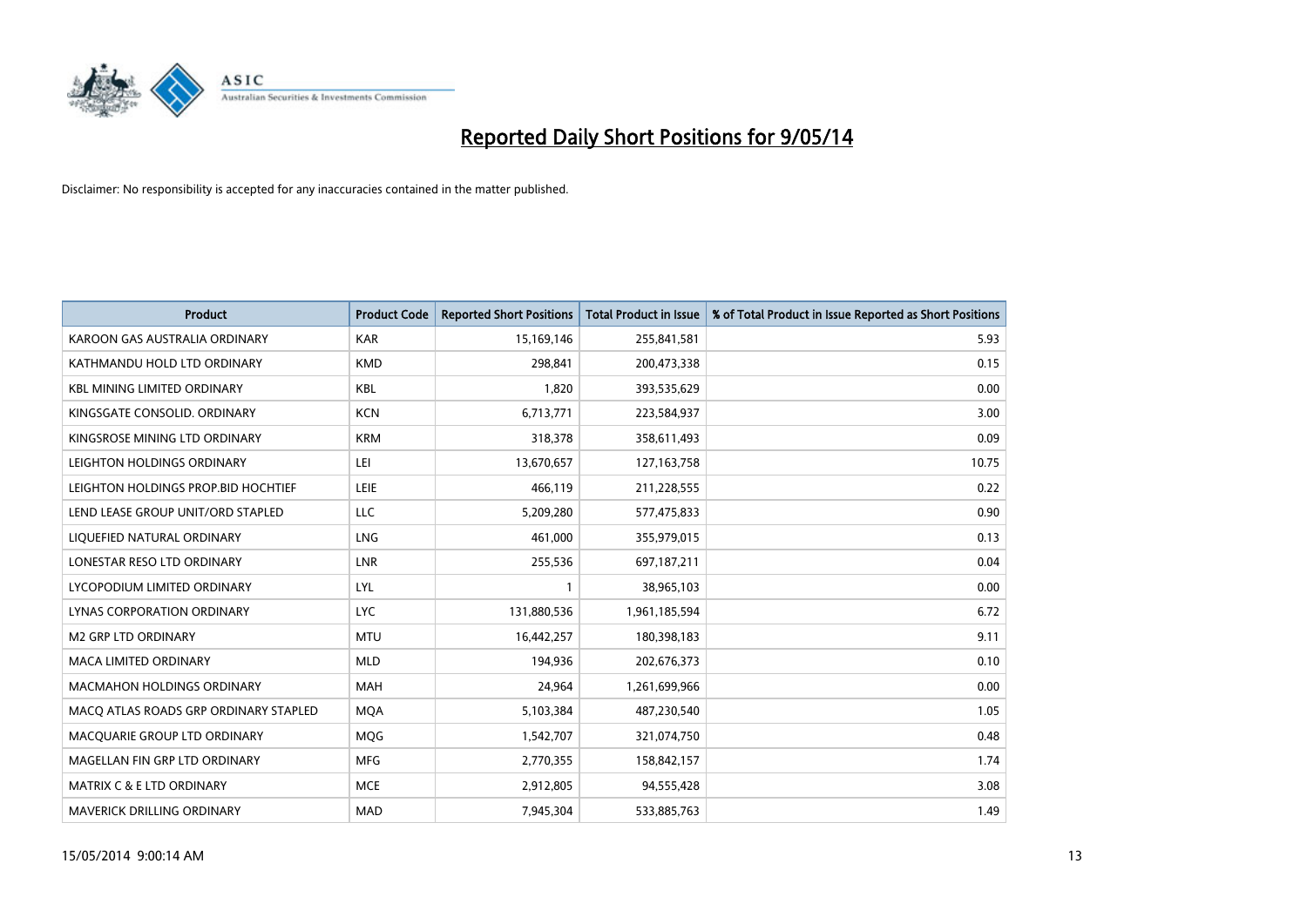

| <b>Product</b>                       | <b>Product Code</b> | <b>Reported Short Positions</b> | <b>Total Product in Issue</b> | % of Total Product in Issue Reported as Short Positions |
|--------------------------------------|---------------------|---------------------------------|-------------------------------|---------------------------------------------------------|
| <b>MAXITRANS INDUSTRIES ORDINARY</b> | <b>MXI</b>          | 472,673                         | 185,075,653                   | 0.26                                                    |
| MAYNE PHARMA LTD ORDINARY            | <b>MYX</b>          | 188,294                         | 586,651,477                   | 0.03                                                    |
| MCMILLAN SHAKESPEARE ORDINARY        | <b>MMS</b>          | 316,186                         | 74,523,965                    | 0.42                                                    |
| MCPHERSON'S LTD ORDINARY             | <b>MCP</b>          | 191,575                         | 95,434,645                    | 0.20                                                    |
| MEDUSA MINING LTD ORDINARY           | <b>MML</b>          | 5,360,527                       | 207,794,301                   | 2.58                                                    |
| MELBOURNE IT LIMITED ORDINARY        | <b>MLB</b>          | $\overline{2}$                  | 92,944,392                    | 0.00                                                    |
| <b>MERMAID MARINE ORDINARY</b>       | <b>MRM</b>          | 6,657,954                       | 366,741,299                   | 1.82                                                    |
| MESOBLAST LIMITED ORDINARY           | <b>MSB</b>          | 19,732,658                      | 321,616,694                   | 6.14                                                    |
| METALS X LIMITED ORDINARY            | <b>MLX</b>          | 736,669                         | 1,655,386,110                 | 0.04                                                    |
| METCASH LIMITED ORDINARY             | <b>MTS</b>          | 99,400,053                      | 888,338,048                   | 11.19                                                   |
| MIGHTY RIVER POWER ORDINARY          | <b>MYT</b>          | 3,675,442                       | 1,400,012,517                 | 0.26                                                    |
| MINCOR RESOURCES NL ORDINARY         | <b>MCR</b>          | 87,795                          | 188,208,274                   | 0.05                                                    |
| MINERAL DEPOSITS ORDINARY            | <b>MDL</b>          | 739,975                         | 103,538,786                   | 0.71                                                    |
| MINERAL RESOURCES, ORDINARY          | <b>MIN</b>          | 6,551,506                       | 186,556,246                   | 3.51                                                    |
| MINT WIRELESS ORDINARY               | <b>MNW</b>          | 1,122,228                       | 407,372,395                   | 0.28                                                    |
| MIRABELA NICKEL LTD ORDINARY         | <b>MBN</b>          | 18,855,648                      | 876,801,147                   | 2.15                                                    |
| MIRVAC GROUP STAPLED SECURITIES      | <b>MGR</b>          | 2,039,194                       | 3,692,279,772                 | 0.06                                                    |
| MOLOPO ENERGY LTD ORDINARY           | <b>MPO</b>          | 244,667                         | 248,505,936                   | 0.10                                                    |
| MONADELPHOUS GROUP ORDINARY          | <b>MND</b>          | 11,736,629                      | 92,679,570                    | 12.66                                                   |
| MORTGAGE CHOICE LTD ORDINARY         | <b>MOC</b>          | 1,923                           | 123,780,387                   | 0.00                                                    |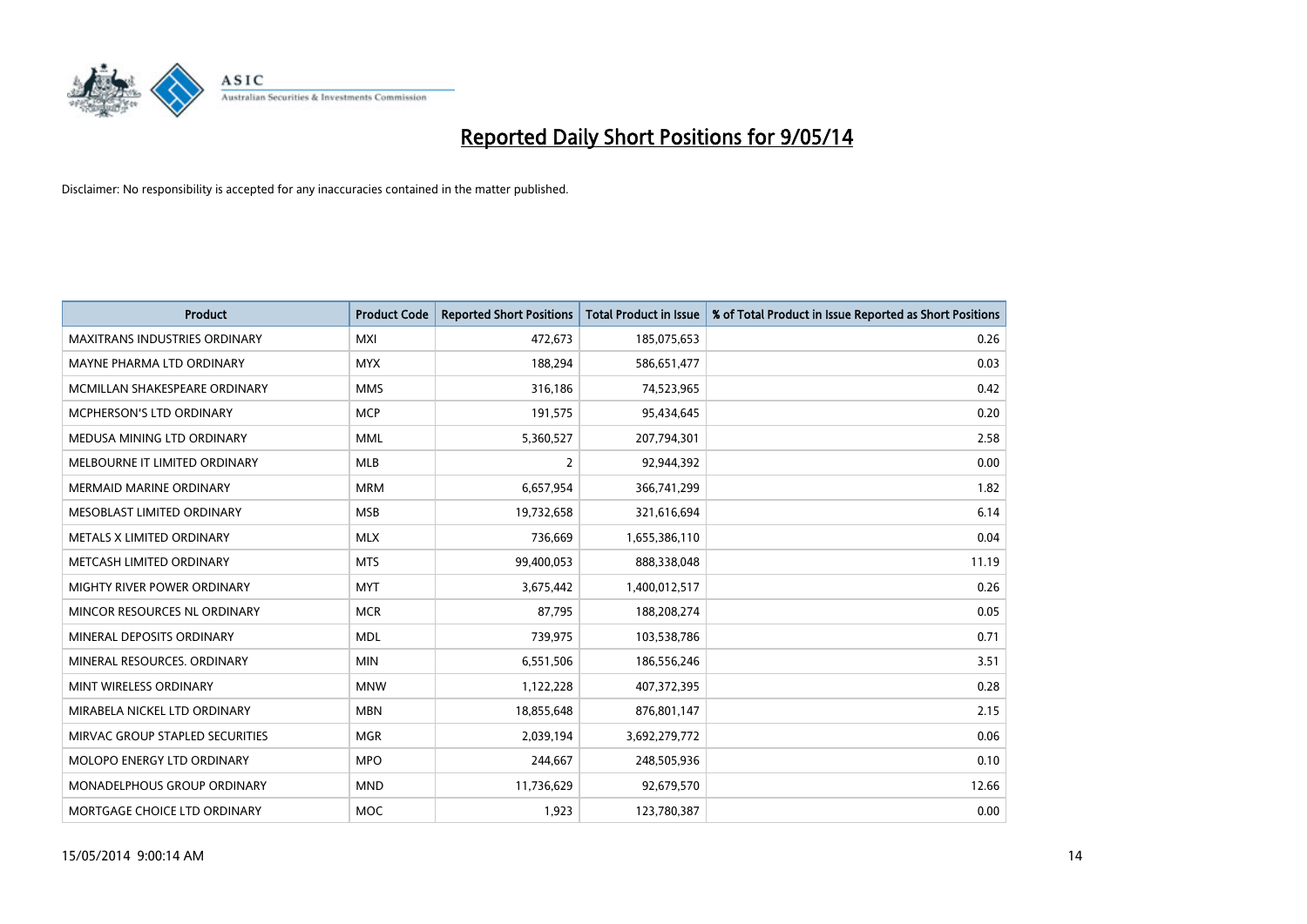

| <b>Product</b>                    | <b>Product Code</b> | <b>Reported Short Positions</b> | <b>Total Product in Issue</b> | % of Total Product in Issue Reported as Short Positions |
|-----------------------------------|---------------------|---------------------------------|-------------------------------|---------------------------------------------------------|
| <b>MOUNT GIBSON IRON ORDINARY</b> | <b>MGX</b>          | 12,769,602                      | 1,090,584,232                 | 1.17                                                    |
| MULTIPLEX SITES SITES             | <b>MXUPA</b>        | 1,670                           | 4,500,000                     | 0.04                                                    |
| MURCHISON METALS LTD ORDINARY     | <b>MMX</b>          | 215,291                         | 450,497,346                   | 0.05                                                    |
| MYER HOLDINGS LTD ORDINARY        | <b>MYR</b>          | 60,407,143                      | 585,684,551                   | 10.31                                                   |
| NANOSONICS LIMITED ORDINARY       | <b>NAN</b>          | 443,539                         | 263,798,826                   | 0.17                                                    |
| NATIONAL AUST. BANK ORDINARY      | <b>NAB</b>          | 8,029,735                       | 2,353,771,760                 | 0.34                                                    |
| NATIONAL STORAGE STAPLED          | <b>NSR</b>          | 275,431                         | 244,897,097                   | 0.11                                                    |
| NAVITAS LIMITED ORDINARY          | <b>NVT</b>          | 3,140,853                       | 375,712,581                   | 0.84                                                    |
| NEARMAP LTD ORDINARY              | <b>NEA</b>          | 83,400                          | 337,346,101                   | 0.02                                                    |
| NEON ENERGY LIMITED ORDINARY      | <b>NEN</b>          | 140,474                         | 553,037,848                   | 0.03                                                    |
| NEW HOPE CORPORATION ORDINARY     | <b>NHC</b>          | 1,173,001                       | 830,933,112                   | 0.14                                                    |
| NEWCREST MINING ORDINARY          | <b>NCM</b>          | 8,203,592                       | 766,510,971                   | 1.07                                                    |
| NEWS CORP A NON-VOTING CDI        | <b>NWSLV</b>        | 403,850                         | 3,115,091                     | 12.96                                                   |
| NEWS CORP B VOTING CDI            | <b>NWS</b>          | 2,264,281                       | 20,738,712                    | 10.92                                                   |
| NEWSAT LIMITED ORDINARY           | <b>NWT</b>          | 6,373,976                       | 612,199,841                   | 1.04                                                    |
| NEXTDC LIMITED ORDINARY           | <b>NXT</b>          | 12,222,677                      | 193,154,486                   | 6.33                                                    |
| NEXUS ENERGY LIMITED ORDINARY     | <b>NXS</b>          | 928,023                         | 1,330,219,459                 | 0.07                                                    |
| NIB HOLDINGS LIMITED ORDINARY     | <b>NHF</b>          | 3,291,269                       | 439,004,182                   | 0.75                                                    |
| NICK SCALI LIMITED ORDINARY       | <b>NCK</b>          | 1                               | 81,000,000                    | 0.00                                                    |
| NIDO PETROLEUM ORDINARY           | <b>NDO</b>          | 47,402                          | 2,048,317,635                 | 0.00                                                    |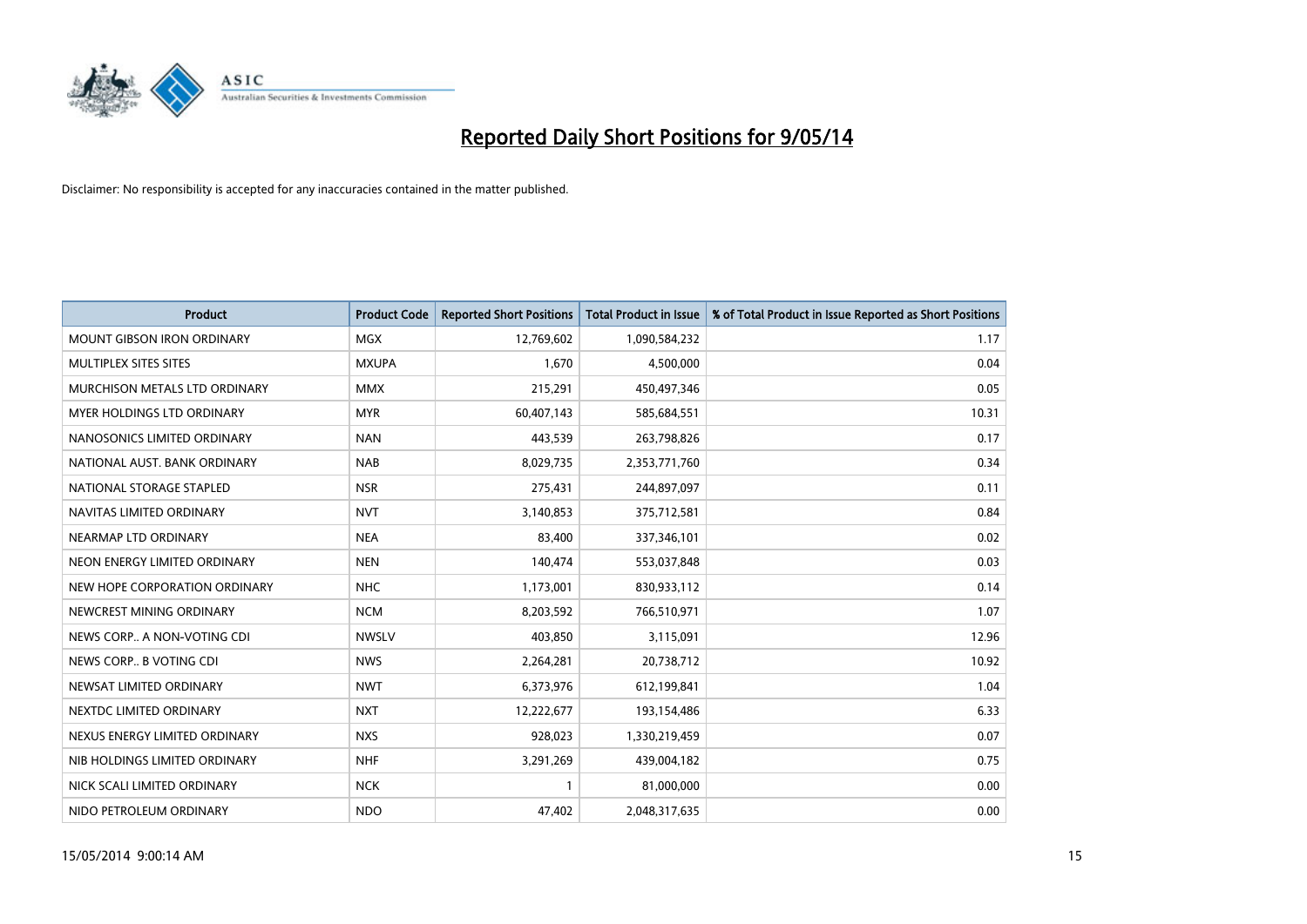

| <b>Product</b>                        | <b>Product Code</b> | <b>Reported Short Positions</b> | <b>Total Product in Issue</b> | % of Total Product in Issue Reported as Short Positions |
|---------------------------------------|---------------------|---------------------------------|-------------------------------|---------------------------------------------------------|
| NINE ENTERTAINMENT ORDINARY           | <b>NEC</b>          | 9,540,763                       | 940,295,023                   | 1.01                                                    |
| NOBLE MINERAL RES ORDINARY            | <b>NMG</b>          | 2,365,726                       | 666,397,952                   | 0.36                                                    |
| NORTHERN IRON LTD ORDINARY            | <b>NFE</b>          | 11,392                          | 484,405,314                   | 0.00                                                    |
| NORTHERN STAR ORDINARY                | <b>NST</b>          | 1,448,743                       | 578,591,915                   | 0.25                                                    |
| NOVOGEN LIMITED ORDINARY              | <b>NRT</b>          | 95,693                          | 168,557,834                   | 0.06                                                    |
| NRW HOLDINGS LIMITED ORDINARY         | <b>NWH</b>          | 12,363,340                      | 278,888,011                   | 4.43                                                    |
| NUCOAL RESOURCES LTD ORDINARY         | <b>NCR</b>          |                                 | 768,612,354                   | 0.00                                                    |
| NUFARM LIMITED ORDINARY               | <b>NUF</b>          | 16,555,107                      | 263,725,895                   | 6.28                                                    |
| OAKTON LIMITED ORDINARY               | <b>OKN</b>          | 10,455                          | 89,990,235                    | 0.01                                                    |
| OCEANAGOLD CORP. CHESS DEPOSITARY INT | <b>OGC</b>          | 3,218,651                       | 300,567,377                   | 1.07                                                    |
| OCEANIA CAPITAL LTD ORDINARY          | <b>OCP</b>          |                                 | 35,307,209                    | 0.00                                                    |
| OIL SEARCH LTD ORDINARY               | OSH                 | 8,775,154                       | 1,496,692,453                 | 0.59                                                    |
| OM HOLDINGS LIMITED ORDINARY          | OMH                 | 1,862,997                       | 733,423,337                   | 0.25                                                    |
| ORICA LIMITED ORDINARY                | ORI                 | 7,531,613                       | 370,924,362                   | 2.03                                                    |
| ORIGIN ENERGY ORDINARY                | <b>ORG</b>          | 8,028,120                       | 1,103,645,753                 | 0.73                                                    |
| OROCOBRE LIMITED ORDINARY             | <b>ORE</b>          | 2,256,236                       | 132,041,911                   | 1.71                                                    |
| ORORA LIMITED ORDINARY                | <b>ORA</b>          | 920,450                         | 1,206,684,923                 | 0.08                                                    |
| OROTONGROUP LIMITED ORDINARY          | ORL                 | 216,377                         | 40,880,902                    | 0.53                                                    |
| OZ MINERALS ORDINARY                  | OZL                 | 11,942,412                      | 303,470,022                   | 3.94                                                    |
| OZFOREX GROUP LTD ORDINARY            | <b>OFX</b>          | 4,609,209                       | 240,000,000                   | 1.92                                                    |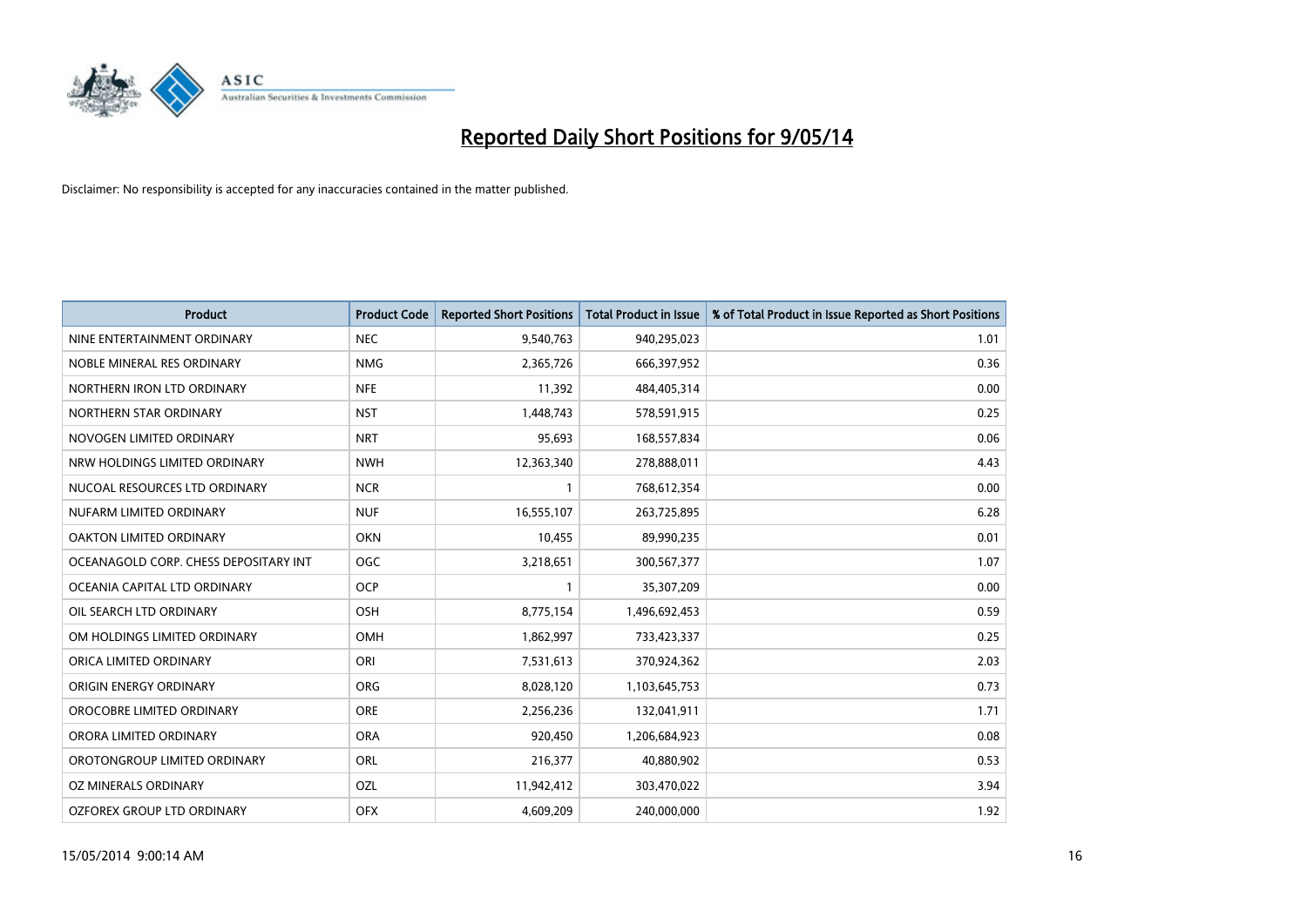

| <b>Product</b>                 | <b>Product Code</b> | <b>Reported Short Positions</b> | <b>Total Product in Issue</b> | % of Total Product in Issue Reported as Short Positions |
|--------------------------------|---------------------|---------------------------------|-------------------------------|---------------------------------------------------------|
| <b>PACIFIC BRANDS ORDINARY</b> | <b>PBG</b>          | 16,524,459                      | 917,226,291                   | 1.80                                                    |
| PACT GROUP HLDGS LTD ORDINARY  | <b>PGH</b>          | 3,139,005                       | 294,097,961                   | 1.07                                                    |
| PALADIN ENERGY LTD ORDINARY    | <b>PDN</b>          | 90,793,109                      | 964, 367, 284                 | 9.41                                                    |
| PANAUST LIMITED ORDINARY       | <b>PNA</b>          | 5,446,138                       | 635,580,654                   | 0.86                                                    |
| PANORAMIC RESOURCES ORDINARY   | PAN                 | 508,777                         | 322,275,824                   | 0.16                                                    |
| PANTERRA GOLD LTD ORDINARY     | PGI                 | $\mathbf{1}$                    | 772,781,012                   | 0.00                                                    |
| PAPERLINX LIMITED ORDINARY     | <b>PPX</b>          | 44,770                          | 665, 181, 261                 | 0.01                                                    |
| PAPILLON RES LTD ORDINARY      | PIR                 | 12,177,074                      | 341,494,210                   | 3.57                                                    |
| PATTIES FOODS LTD ORDINARY     | PFL                 | $\mathbf{1}$                    | 139,144,338                   | 0.00                                                    |
| PEET LIMITED ORDINARY          | <b>PPC</b>          | 344,591                         | 433,389,348                   | 0.08                                                    |
| PERPETUAL LIMITED ORDINARY     | PPT                 | 1,247,855                       | 46,574,426                    | 2.68                                                    |
| PERSEUS MINING LTD ORDINARY    | PRU                 | 19,484,966                      | 526,656,401                   | 3.70                                                    |
| PHARMAXIS LTD ORDINARY         | <b>PXS</b>          | 408,118                         | 309,514,849                   | 0.13                                                    |
| PLATINUM ASSET ORDINARY        | <b>PTM</b>          | 576,393                         | 580,283,095                   | 0.10                                                    |
| PLATINUM AUSTRALIA ORDINARY    | <b>PLA</b>          | 836,027                         | 504,968,043                   | 0.17                                                    |
| PLATINUM CAPITAL LTD ORDINARY  | <b>PMC</b>          | 5,675                           | 231,071,933                   | 0.00                                                    |
| PMP LIMITED ORDINARY           | <b>PMP</b>          | 1,575,150                       | 323,781,124                   | 0.49                                                    |
| PRANA BIOTECHNOLOGY ORDINARY   | <b>PBT</b>          | 916,911                         | 488,646,960                   | 0.19                                                    |
| PREMIER INVESTMENTS ORDINARY   | <b>PMV</b>          | 117,302                         | 155,314,874                   | 0.08                                                    |
| PRIMA BIOMED LTD ORDINARY      | <b>PRR</b>          | 623,941                         | 1,228,709,341                 | 0.05                                                    |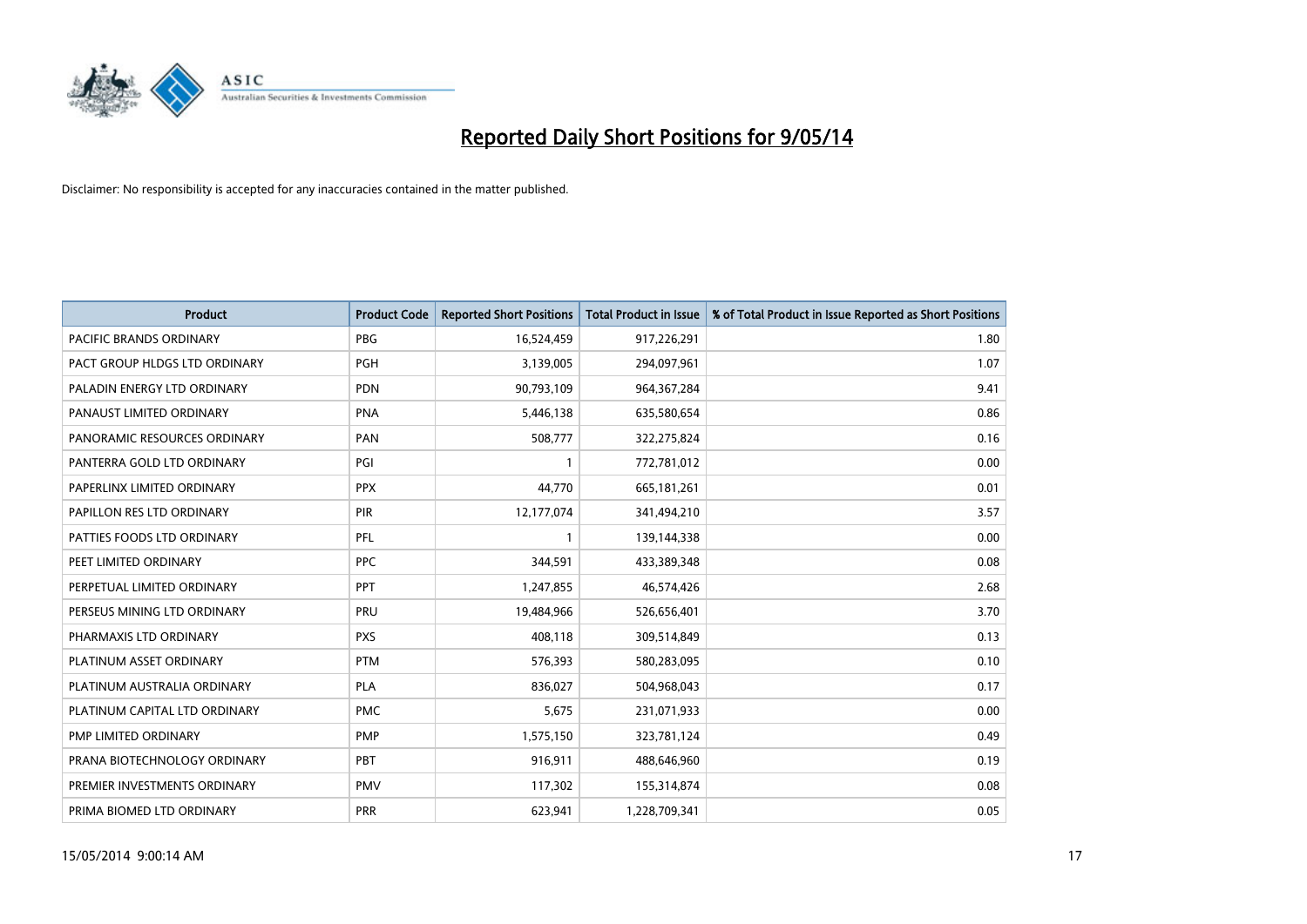

| <b>Product</b>                      | <b>Product Code</b> | <b>Reported Short Positions</b> | <b>Total Product in Issue</b> | % of Total Product in Issue Reported as Short Positions |
|-------------------------------------|---------------------|---------------------------------|-------------------------------|---------------------------------------------------------|
| PRIMARY HEALTH CARE ORDINARY        | <b>PRY</b>          | 15,176,818                      | 505,659,944                   | 3.00                                                    |
| PRIME MEDIA GRP LTD ORDINARY        | <b>PRT</b>          | 2,388,312                       | 366,330,303                   | 0.65                                                    |
| PROGRAMMED ORDINARY                 | <b>PRG</b>          | 92,677                          | 118,253,992                   | 0.08                                                    |
| PURA VIDA ENERGY NL ORDINARY        | <b>PVD</b>          | 36,537                          | 127,168,198                   | 0.03                                                    |
| OANTAS AIRWAYS ORDINARY             | QAN                 | 76,838,041                      | 2,196,330,250                 | 3.50                                                    |
| OBE INSURANCE GROUP ORDINARY        | <b>OBE</b>          | 20,186,264                      | 1,253,883,293                 | 1.61                                                    |
| ORXPHARMA LTD ORDINARY              | <b>QRX</b>          | 30,000                          | 164,190,969                   | 0.02                                                    |
| <b>QUBE HOLDINGS LTD ORDINARY</b>   | <b>QUB</b>          | 23,210,513                      | 1,028,551,156                 | 2.26                                                    |
| RAMELIUS RESOURCES ORDINARY         | <b>RMS</b>          | 12,110                          | 365,740,380                   | 0.00                                                    |
| RAMSAY HEALTH CARE ORDINARY         | <b>RHC</b>          | 1,307,280                       | 202,081,252                   | 0.65                                                    |
| RCG CORPORATION LTD ORDINARY        | <b>RCG</b>          | 125,147                         | 263,808,625                   | 0.05                                                    |
| <b>RCR TOMLINSON ORDINARY</b>       | <b>RCR</b>          | 308,665                         | 136,989,238                   | 0.23                                                    |
| <b>REA GROUP ORDINARY</b>           | <b>REA</b>          | 1,280,170                       | 131,714,699                   | 0.97                                                    |
| <b>RECALL HOLDINGS LTD ORDINARY</b> | <b>REC</b>          | 2,966,771                       | 312,836,448                   | 0.95                                                    |
| <b>RECKON LIMITED ORDINARY</b>      | <b>RKN</b>          | 1,342,012                       | 126,913,066                   | 1.06                                                    |
| RED FORK ENERGY ORDINARY            | <b>RFE</b>          | 2,397,668                       | 501,051,719                   | 0.48                                                    |
| REDBANK ENERGY LTD ORDINARY         | AEJ                 | 13                              | 786,287                       | 0.00                                                    |
| REECE AUSTRALIA LTD. ORDINARY       | <b>REH</b>          | 124                             | 99,600,000                    | 0.00                                                    |
| <b>REED RESOURCES LTD ORDINARY</b>  | <b>RDR</b>          | 1,015                           | 523,453,895                   | 0.00                                                    |
| REGIS RESOURCES ORDINARY            | <b>RRL</b>          | 25,808,034                      | 499,744,095                   | 5.16                                                    |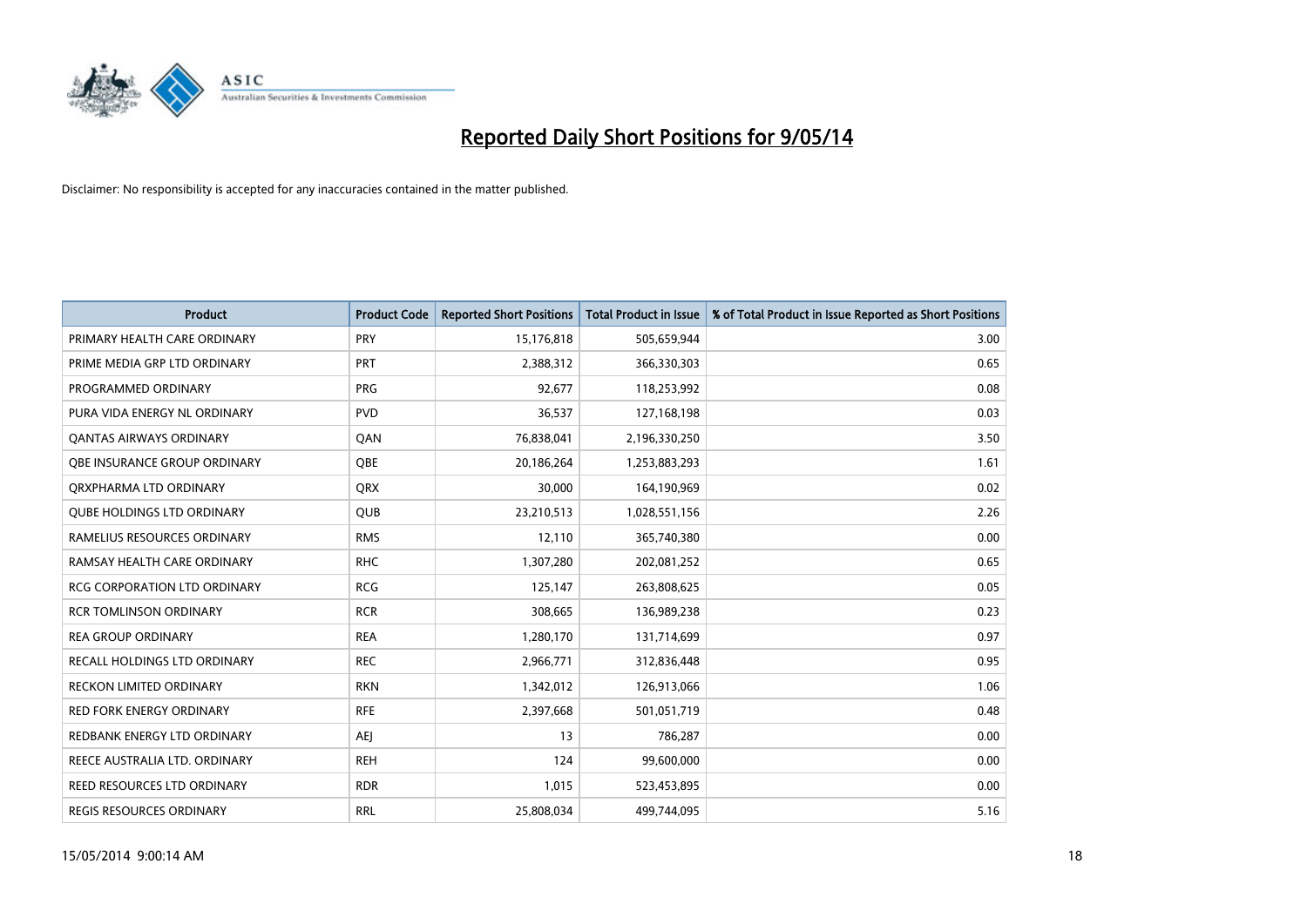

| <b>Product</b>                               | <b>Product Code</b> | <b>Reported Short Positions</b> | <b>Total Product in Issue</b> | % of Total Product in Issue Reported as Short Positions |
|----------------------------------------------|---------------------|---------------------------------|-------------------------------|---------------------------------------------------------|
| RESMED INC CDI 10:1                          | <b>RMD</b>          | 36,842,148                      | 1,415,926,590                 | 2.60                                                    |
| <b>RESOLUTE MINING ORDINARY</b>              | <b>RSG</b>          | 11,017,228                      | 641,189,223                   | 1.72                                                    |
| <b>RESOURCE GENERATION ORDINARY</b>          | <b>RES</b>          | 1,220                           | 581,380,338                   | 0.00                                                    |
| RETAIL FOOD GROUP ORDINARY                   | <b>RFG</b>          | 4,921,291                       | 144,868,508                   | 3.40                                                    |
| REX MINERALS LIMITED ORDINARY                | <b>RXM</b>          | 660,804                         | 220,519,784                   | 0.30                                                    |
| RIO TINTO LIMITED ORDINARY                   | <b>RIO</b>          | 3,137,890                       | 435,758,720                   | 0.72                                                    |
| ROC OIL COMPANY ORDINARY                     | <b>ROC</b>          | 80,576                          | 687,618,400                   | 0.01                                                    |
| ROYAL WOLF HOLDINGS ORDINARY                 | <b>RWH</b>          | 192,532                         | 100,387,052                   | 0.19                                                    |
| RUNGEPINCOCKMINARCO ORDINARY                 | <b>RUL</b>          | 32,000                          | 141,358,550                   | 0.02                                                    |
| <b>RURALCO HOLDINGS ORDINARY</b>             | <b>RHL</b>          | 1,000                           | 77,291,069                    | 0.00                                                    |
| RXP SERVICES LTD ORDINARY                    | <b>RXP</b>          | 57,000                          | 133,028,367                   | 0.04                                                    |
| SAI GLOBAL LIMITED ORDINARY                  | SAI                 | 11,408,480                      | 210,793,906                   | 5.41                                                    |
| SALMAT LIMITED ORDINARY                      | <b>SLM</b>          | 54                              | 159,812,799                   | 0.00                                                    |
| SAMSON OIL & GAS LTD ORDINARY                | SSN                 | 17,500,000                      | 2,837,738,013                 | 0.62                                                    |
| SANDFIRE RESOURCES ORDINARY                  | <b>SFR</b>          | 1,032,870                       | 155,640,968                   | 0.66                                                    |
| SANTOS LTD ORDINARY                          | <b>STO</b>          | 6,388,139                       | 975,329,331                   | 0.65                                                    |
| SARACEN MINERAL ORDINARY                     | SAR                 | 448,617                         | 792,784,738                   | 0.06                                                    |
| <b>SCA PROPERTY GROUP STAPLED SECURITIES</b> | <b>SCP</b>          | 41,953,127                      | 648,628,320                   | 6.47                                                    |
| SEDGMAN LIMITED ORDINARY                     | <b>SDM</b>          | 223,356                         | 227,059,277                   | 0.10                                                    |
| SEEK LIMITED ORDINARY                        | <b>SEK</b>          | 10,365,678                      | 340,384,875                   | 3.05                                                    |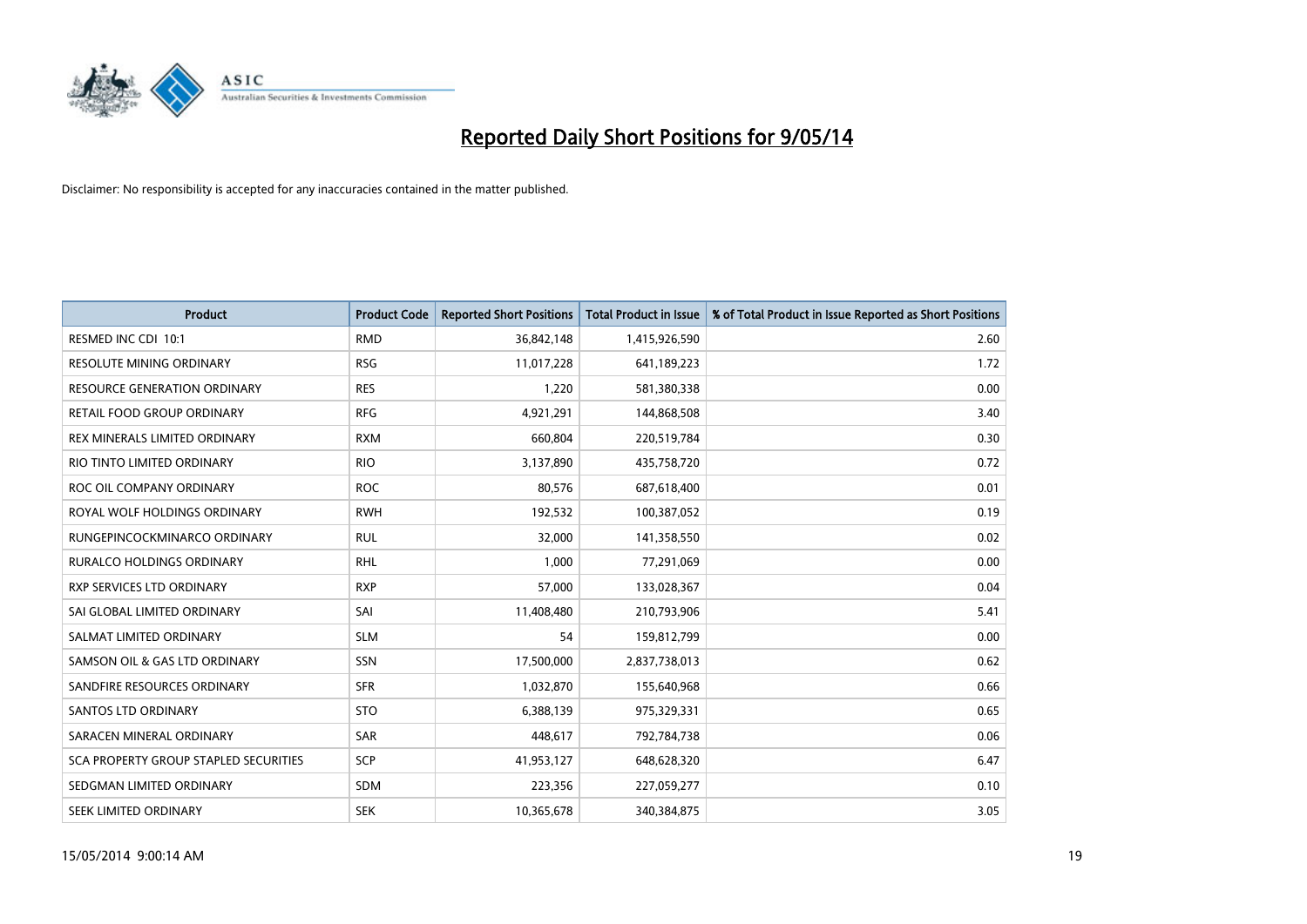

| <b>Product</b>                           | <b>Product Code</b> | <b>Reported Short Positions</b> | <b>Total Product in Issue</b> | % of Total Product in Issue Reported as Short Positions |
|------------------------------------------|---------------------|---------------------------------|-------------------------------|---------------------------------------------------------|
| SELECT HARVESTS ORDINARY                 | SHV                 | 26,658                          | 57,815,720                    | 0.05                                                    |
| SENEX ENERGY LIMITED ORDINARY            | <b>SXY</b>          | 7,792,283                       | 1,145,058,917                 | 0.68                                                    |
| SERVCORP LIMITED ORDINARY                | SRV                 | 37,129                          | 98,432,275                    | 0.04                                                    |
| SERVICE STREAM ORDINARY                  | <b>SSM</b>          | 30                              | 386,389,873                   | 0.00                                                    |
| SEVEN GROUP HOLDINGS ORDINARY            | <b>SVW</b>          | 421,601                         | 306,285,823                   | 0.14                                                    |
| SEVEN WEST MEDIA LTD ORDINARY            | SWM                 | 2,267,947                       | 999,160,872                   | 0.23                                                    |
| SG FLEET GROUP LTD ORDINARY              | <b>SGF</b>          | 619,065                         | 242,691,826                   | 0.26                                                    |
| SIGMA PHARMACEUTICAL ORDINARY            | <b>SIP</b>          | 10,904,056                      | 1,125,026,719                 | 0.97                                                    |
| SILEX SYSTEMS ORDINARY                   | <b>SLX</b>          | 2,922,853                       | 170,367,734                   | 1.72                                                    |
| SILVER CHEF LIMITED ORDINARY             | SIV                 | 125,124                         | 29,333,629                    | 0.43                                                    |
| SILVER LAKE RESOURCE ORDINARY            | <b>SLR</b>          | 25, 113, 222                    | 503,233,971                   | 4.99                                                    |
| SIMS METAL MGMT LTD ORDINARY             | SGM                 | 12,243,376                      | 204,468,597                   | 5.99                                                    |
| SINGAPORE TELECOMM. CHESS DEPOSITARY INT | SGT                 | 11,301,170                      | 144,402,021                   | 7.83                                                    |
| SINO GAS ENERGY ORDINARY                 | SEH                 | 2,279,080                       | 1,530,457,040                 | 0.15                                                    |
| SIRIUS RESOURCES NL ORDINARY             | <b>SIR</b>          | 11,794,349                      | 261,980,167                   | 4.50                                                    |
| SIRTEX MEDICAL ORDINARY                  | <b>SRX</b>          | 50,627                          | 56,108,439                    | 0.09                                                    |
| SKILLED GROUP LTD ORDINARY               | <b>SKE</b>          | 1,713,664                       | 235,254,496                   | 0.73                                                    |
| SKY NETWORK ORDINARY                     | <b>SKT</b>          | 59,411                          | 389,139,785                   | 0.02                                                    |
| SKYCITY ENT GRP LTD ORDINARY             | <b>SKC</b>          | 221,197                         | 582,088,094                   | 0.04                                                    |
| <b>SLATER &amp; GORDON ORDINARY</b>      | SGH                 | 5,993,523                       | 204,338,625                   | 2.93                                                    |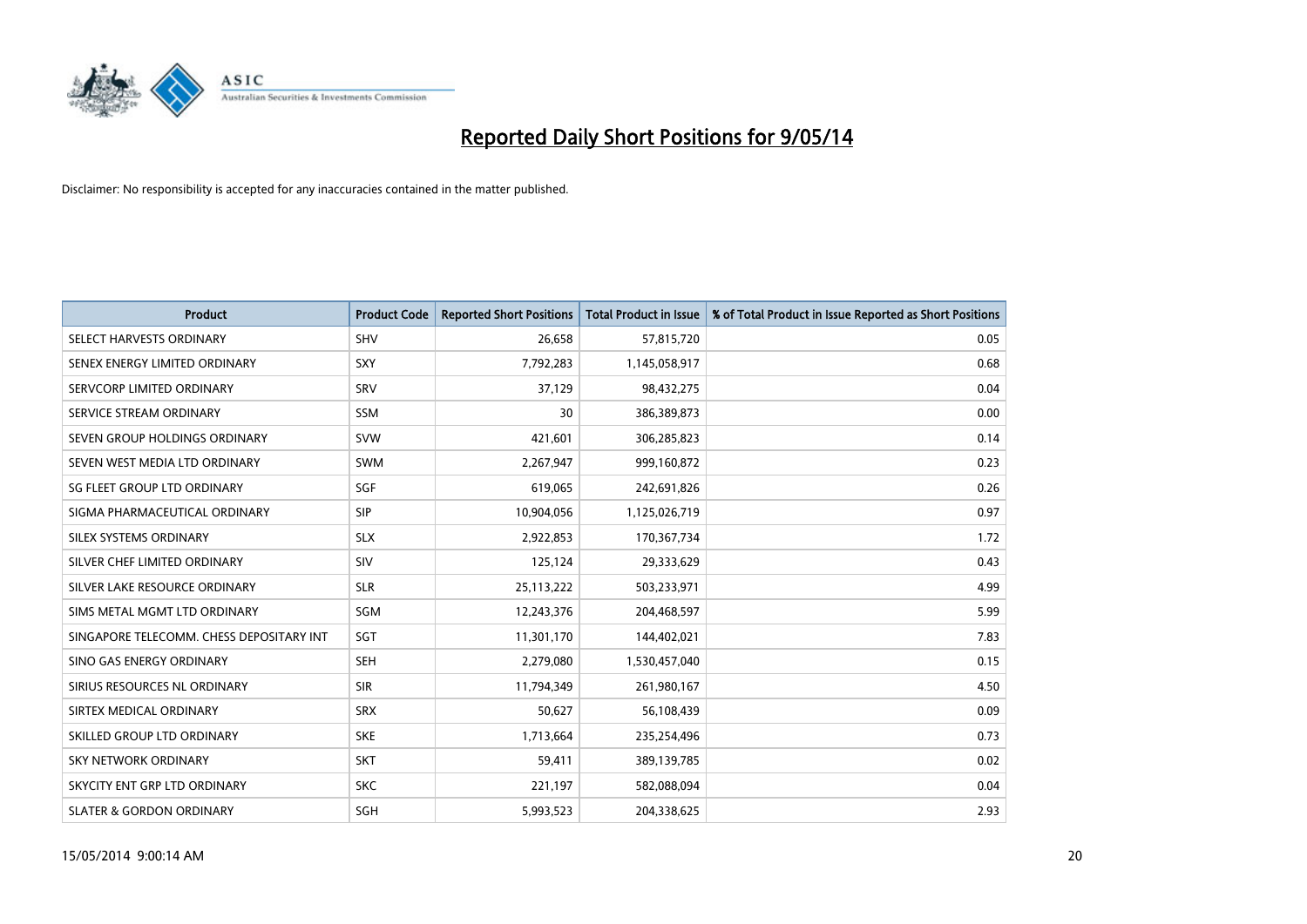

| <b>Product</b>                           | <b>Product Code</b> | <b>Reported Short Positions</b> | <b>Total Product in Issue</b> | % of Total Product in Issue Reported as Short Positions |
|------------------------------------------|---------------------|---------------------------------|-------------------------------|---------------------------------------------------------|
| SMS MANAGEMENT, ORDINARY                 | <b>SMX</b>          | 2,101,211                       | 70,099,763                    | 3.00                                                    |
| SONIC HEALTHCARE ORDINARY                | <b>SHL</b>          | 2,682,364                       | 400,811,556                   | 0.67                                                    |
| SOUL PATTINSON (W.H) ORDINARY            | <b>SOL</b>          | 286                             | 239,395,320                   | 0.00                                                    |
| SOUTH BOULDER MINES ORDINARY             | <b>STB</b>          | 1                               | 129,127,826                   | 0.00                                                    |
| SP AUSNET STAPLED SECURITIES             | <b>SPN</b>          | 56,986,251                      | 3,386,607,080                 | 1.68                                                    |
| SPARK INFRASTRUCTURE STAPLED US PROHIBT. | SKI                 | 37,495,590                      | 1,326,734,264                 | 2.83                                                    |
| SPDR 200 FUND ETF UNITS                  | <b>STW</b>          | 41.300                          | 45,026,368                    | 0.09                                                    |
| SPDR 200 RESOURCES ETF UNITS             | <b>OZR</b>          | 188                             | 1,601,962                     | 0.01                                                    |
| SPDR SMALL ORDS ETF UNITS                | SSO                 | 121,226                         | 801,304                       | 15.13                                                   |
| SPECIALTY FASHION ORDINARY               | SFH                 | 2,407                           | 192,236,121                   | 0.00                                                    |
| ST BARBARA LIMITED ORDINARY              | SBM                 | 28,745,666                      | 488,074,077                   | 5.89                                                    |
| STARPHARMA HOLDINGS ORDINARY             | <b>SPL</b>          | 15,528,126                      | 284,664,680                   | 5.45                                                    |
| STEADFAST GROUP LTD ORDINARY             | <b>SDF</b>          | 2,019,470                       | 501,638,307                   | 0.40                                                    |
| STH CRS ELECT ENGNR ORDINARY             | <b>SXE</b>          | 19,573                          | 161,523,130                   | 0.01                                                    |
| STHN CROSS MEDIA ORDINARY                | SXL                 | 15,115,299                      | 705,246,986                   | 2.14                                                    |
| STOCKLAND UNITS/ORD STAPLED              | SGP                 | 16,061,146                      | 2,326,978,560                 | 0.69                                                    |
| STRAITS RES LTD. ORDINARY                | SRQ                 | 28,747                          | 1,217,730,293                 | 0.00                                                    |
| STW COMMUNICATIONS ORDINARY              | SGN                 | 1,080,963                       | 403,828,512                   | 0.27                                                    |
| SUNCORP GROUP LTD ORDINARY               | <b>SUN</b>          | 10,548,208                      | 1,286,600,980                 | 0.82                                                    |
| SUNDANCE ENERGY ORDINARY                 | <b>SEA</b>          | 11,780,348                      | 547,384,195                   | 2.15                                                    |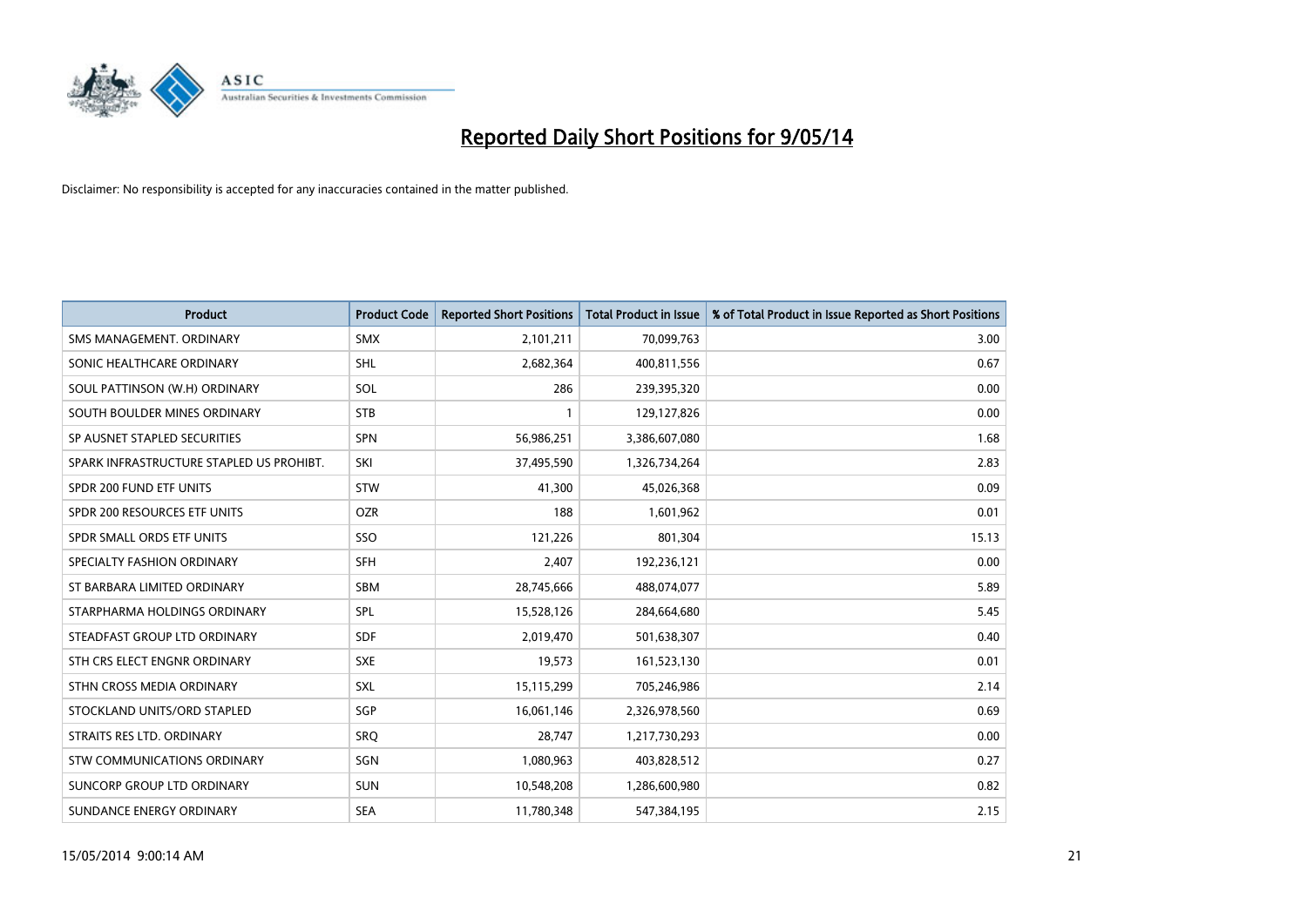

| <b>Product</b>                       | <b>Product Code</b> | <b>Reported Short Positions</b> | <b>Total Product in Issue</b> | % of Total Product in Issue Reported as Short Positions |
|--------------------------------------|---------------------|---------------------------------|-------------------------------|---------------------------------------------------------|
| SUNDANCE RESOURCES ORDINARY          | <b>SDL</b>          | 86,164,279                      | 3,079,369,367                 | 2.80                                                    |
| SUNLAND GROUP LTD ORDINARY           | <b>SDG</b>          | 109,018                         | 181,710,087                   | 0.06                                                    |
| SUPER RET REP LTD ORDINARY           | SUL                 | 3,611,875                       | 196,731,620                   | 1.84                                                    |
| SYD AIRPORT STAPLED US PROHIBIT.     | SYD                 | 15,438,688                      | 2,216,216,041                 | 0.70                                                    |
| SYRAH RESOURCES ORDINARY             | <b>SYR</b>          | 5,757,599                       | 162,475,614                   | 3.54                                                    |
| TABCORP HOLDINGS LTD ORDINARY        | <b>TAH</b>          | 17,004,429                      | 762,954,019                   | 2.23                                                    |
| TANAMI GOLD NL ORDINARY              | <b>TAM</b>          | $\mathbf{1}$                    | 1,175,097,046                 | 0.00                                                    |
| TAP OIL LIMITED ORDINARY             | <b>TAP</b>          | 34,591                          | 242,237,221                   | 0.01                                                    |
| TASSAL GROUP LIMITED ORDINARY        | <b>TGR</b>          | 37,510                          | 146,507,029                   | 0.03                                                    |
| TATTS GROUP LTD ORDINARY             | <b>TTS</b>          | 11,714,935                      | 1,434,447,341                 | 0.82                                                    |
| <b>TECHNOLOGY ONE ORDINARY</b>       | <b>TNE</b>          | 301,277                         | 307,751,455                   | 0.10                                                    |
| TELECOM CORPORATION ORDINARY         | <b>TEL</b>          | 8,488,750                       | 1,828,530,844                 | 0.46                                                    |
| <b>TELSTRA CORPORATION, ORDINARY</b> | <b>TLS</b>          | 22,559,291                      | 12,443,074,357                | 0.18                                                    |
| TEN NETWORK HOLDINGS ORDINARY        | <b>TEN</b>          | 162,694,478                     | 2,630,984,596                 | 6.18                                                    |
| TERANGA GOLD CORP CDI 1:1            | <b>TGZ</b>          | 1,055,247                       | 101,778,769                   | 1.04                                                    |
| TFS CORPORATION LTD ORDINARY         | <b>TFC</b>          | 891,235                         | 282,157,408                   | 0.32                                                    |
| THE REJECT SHOP ORDINARY             | <b>TRS</b>          | 2,859,176                       | 28,826,248                    | 9.92                                                    |
| TIGER RESOURCES ORDINARY             | <b>TGS</b>          | 680,019                         | 838,897,617                   | 0.08                                                    |
| TITAN ENERGY SERVICE ORDINARY        | <b>TTN</b>          | 13,091                          | 49,021,963                    | 0.03                                                    |
| TOLL HOLDINGS LTD ORDINARY           | <b>TOL</b>          | 31,355,489                      | 717,133,875                   | 4.37                                                    |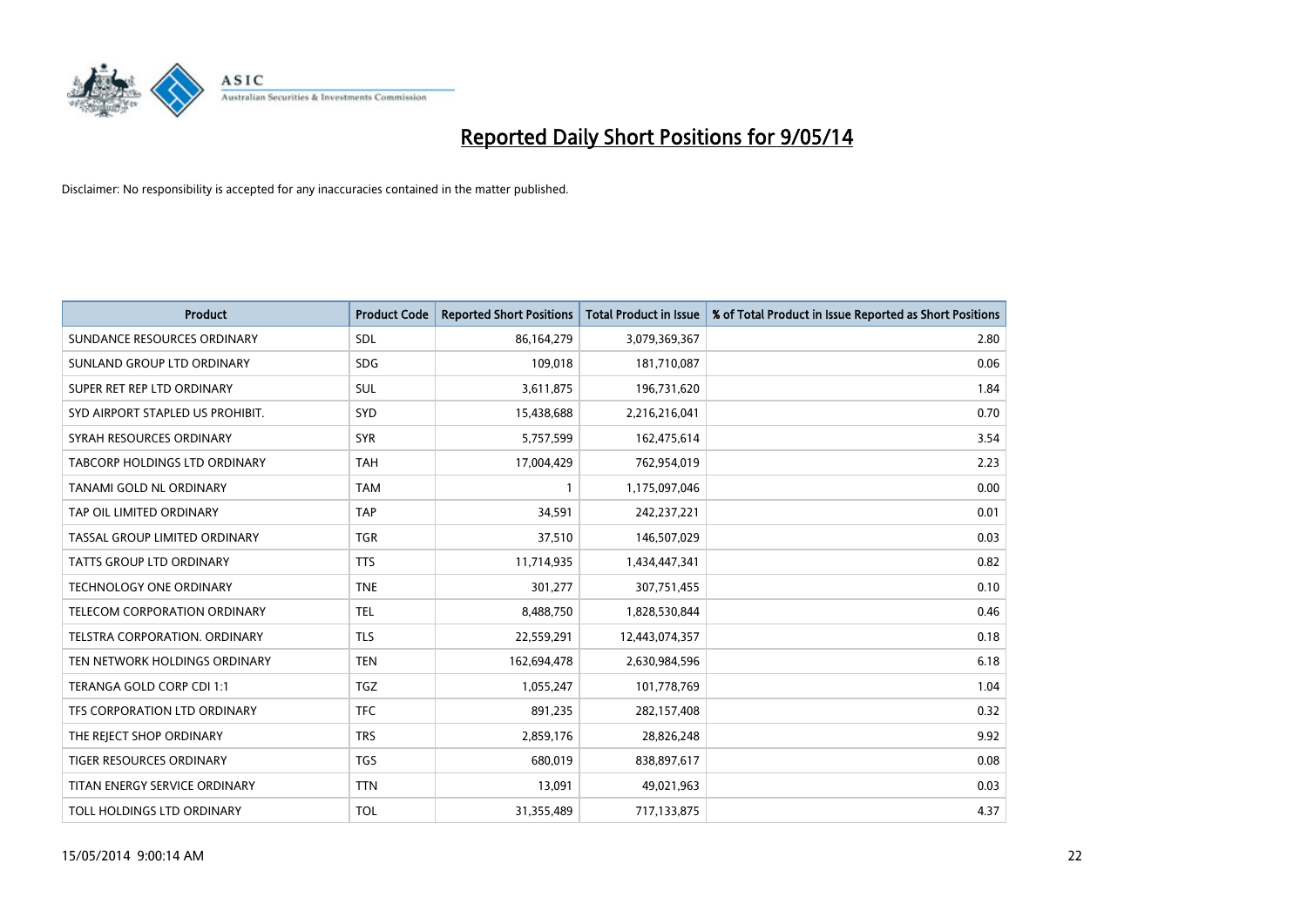

| <b>Product</b>                       | <b>Product Code</b> | <b>Reported Short Positions</b> | <b>Total Product in Issue</b> | % of Total Product in Issue Reported as Short Positions |
|--------------------------------------|---------------------|---------------------------------|-------------------------------|---------------------------------------------------------|
| TOX FREE SOLUTIONS ORDINARY          | <b>TOX</b>          | 3,040,782                       | 133,252,359                   | 2.28                                                    |
| TPG TELECOM LIMITED ORDINARY         | <b>TPM</b>          | 8,008,197                       | 793,808,141                   | 1.01                                                    |
| <b>TRADE ME GROUP ORDINARY</b>       | <b>TME</b>          | 1,352,057                       | 396,548,005                   | 0.34                                                    |
| <b>TRANSFIELD SERVICES ORDINARY</b>  | <b>TSE</b>          | 40,684,355                      | 512,457,716                   | 7.94                                                    |
| TRANSPACIFIC INDUST, ORDINARY        | <b>TPI</b>          | 14,549,916                      | 1,578,786,704                 | 0.92                                                    |
| TRANSURBAN GROUP TRIPLE STAPLED SEC. | <b>TCL</b>          | 7,932,788                       | 1,491,855,200                 | 0.53                                                    |
| TREASURY GROUP ORDINARY              | <b>TRG</b>          | 15,695                          | 23,070,755                    | 0.07                                                    |
| TREASURY WINE ESTATE ORDINARY        | <b>TWE</b>          | 53,543,001                      | 648,937,948                   | 8.25                                                    |
| TROY RESOURCES LTD ORDINARY          | <b>TRY</b>          | 3,401,088                       | 195,034,997                   | 1.74                                                    |
| <b>UGL LIMITED ORDINARY</b>          | UGL                 | 17,799,111                      | 166,511,240                   | 10.69                                                   |
| UNILIFE CORPORATION CDI 6:1          | <b>UNS</b>          | 119,999                         | 259,710,264                   | 0.05                                                    |
| US MASTERS RES FUND ORDINARY UNITS   | <b>URF</b>          | 27                              | 263,972,915                   | 0.00                                                    |
| UXC LIMITED ORDINARY                 | <b>UXC</b>          | 3,170,365                       | 321,271,353                   | 0.99                                                    |
| <b>VEDA GROUP LTD ORDINARY</b>       | <b>VED</b>          | 6,842,183                       | 842,055,406                   | 0.81                                                    |
| <b>VILLAGE ROADSHOW LTD ORDINARY</b> | <b>VRL</b>          | 1,688,105                       | 159,498,988                   | 1.06                                                    |
| VIRGIN AUS HLDG LTD ORDINARY         | <b>VAH</b>          | 50,925,877                      | 3,514,825,734                 | 1.45                                                    |
| VIRTUS HEALTH LTD ORDINARY           | <b>VRT</b>          | 3,369,951                       | 79,722,678                    | 4.23                                                    |
| VISION EYE INSTITUTE ORDINARY        | <b>VEI</b>          | 193,054                         | 161,017,230                   | 0.12                                                    |
| <b>VMOTO LIMITED ORDINARY</b>        | <b>VMT</b>          | 73,805                          | 1,224,657,509                 | 0.01                                                    |
| <b>VOCATION LTD ORDINARY</b>         | <b>VET</b>          | 11,901,958                      | 200,000,000                   | 5.95                                                    |